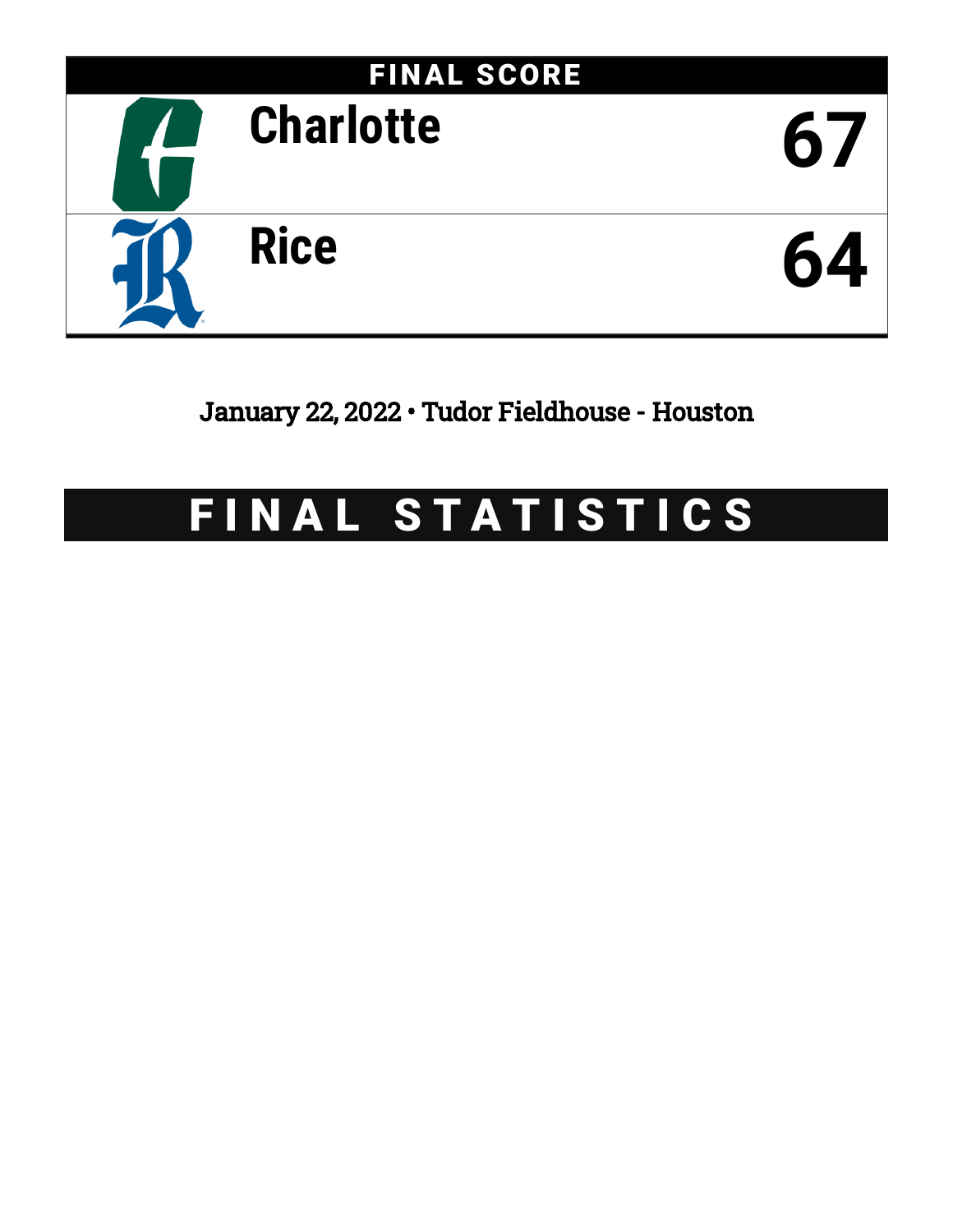### **Official Box Score Charlotte vs Rice Game Totals -- Final Statistics January 22, 2022 at Tudor Fieldhouse - Houston**



# **Charlotte 67**

| No.               | Player                  | S  | Pts      | FG      | 3FG      | FT        | 0R       | DR.      | TR             | PF            | A        | то            | Blk          | Stl          | Min | $+/-$          |
|-------------------|-------------------------|----|----------|---------|----------|-----------|----------|----------|----------------|---------------|----------|---------------|--------------|--------------|-----|----------------|
| 00                | TRAPP, CLYDE            | G  | 11       | $3 - 7$ | $1 - 3$  | 4-5       | 0        | 2        | 2              | 4             | 3        | 2             | 0            | 0            | 34  | 6              |
| 01                | YOUNG, JAHMIR           | G  | 10       | $3 - 8$ | $0 - 2$  | $4 - 5$   | 0        | 6        | 6              | 0             | 5        | 4             | $\Omega$     |              | 34  | 8              |
| 02                | <b>BUTLER, AUSTIN</b>   | G  | 14       | $6 - 8$ | $2 - 2$  | $0 - 0$   | 0        | 5        | 5              | 2             |          | 0             | 0            | 0            | 34  | 1              |
| $12 \overline{ }$ | THREADGILL, JACKSON     | G  | 14       | $5 - 8$ | $4 - 7$  | $0 - 1$   | $\Omega$ | 3        | 3              | 3             | 1        | $\mathcal{P}$ | $\Omega$     | 0            | 24  | 0              |
| 15                | KHALIFA, ALY            | C  | 4        | $2 - 4$ | $0 - 0$  | $0 - 0$   |          | 1        | $\overline{2}$ | 3             | 4        | 3             | $\mathbf 0$  | $\Omega$     | 19  | 5              |
| 05                | CANNON, MARVIN          | G  | $\Omega$ | $0 - 0$ | $0 - 0$  | $0 - 0$   | 0        | 1        |                | 0             | 0        |               | $\mathbf{0}$ | 0            | 1   | 0              |
| 10                | <b>FRANCOIS, PERRY</b>  | F. | 2        | $0 - 1$ | $0 - 1$  | $2 - 2$   | 0        | 1        |                | 1             | 0        |               | 0            | 0            | 5   | -6             |
| 20                | <b>BRASWELL, ROBERT</b> | F. | 6        | $2 - 4$ | $2 - 4$  | $0 - 0$   |          | 1        | $\overline{2}$ |               | $\Omega$ | 1             | $\Omega$     | $\Omega$     | 15  | $-5$           |
| 21                | <b>JALLOW, MUSA</b>     | G  | 4        | $2 - 2$ | $0 - 0$  | $0 - 0$   | 0        | 3        | 3              | 2             |          | 3             | $\mathbf 0$  | $\mathbf{0}$ | 19  | $\overline{2}$ |
| 25                | <b>GARCIA, JARED</b>    | F. | $\Omega$ | $0 - 1$ | $0 - 1$  | $0 - 0$   | 0        | 2        | 2              | $\mathcal{P}$ | 0        |               | 0            | $\mathbf{0}$ | 4   | 0              |
| 35                | VASIC, LUKA             | G  | 2        | $1 - 2$ | 0-0      | $0 - 0$   | 1        | $\Omega$ |                | 1             | 0        | 0             | $\Omega$     | $\Omega$     | 12  | 4              |
|                   | <b>TEAM</b>             |    |          |         |          |           | 0        | 0        | 0              | 0             |          | 0             |              |              |     |                |
|                   | <b>TOTALS</b>           |    | 67       | 24-45   | $9 - 20$ | $10 - 13$ | 3        | 25       | 28             | 19            | 15       | 18            | 0            | 1            | 200 |                |

| Game                                | $24 - 45$ | 53.3% | $9 - 20$ | 45.0% | $10-13$ | 76.9% |                                                           |
|-------------------------------------|-----------|-------|----------|-------|---------|-------|-----------------------------------------------------------|
| 2nd Half                            | $13 - 22$ | 59%   | $4 - 7$  | 57%   | 7-9     | 78%   | Largest lead: By 4 at 2nd-02:47<br>Technical Fouls: None. |
| 1st Half                            | 11-23     | 48%   | $5-13$   | 38%   | $3 - 4$ | 75%   | Biggest Run: 6-0                                          |
| <b>Shooting By Period</b><br>Period | FG        | FG%   | 3FG      | 3FG%  | FТ      | FT%   | Deadball Rebounds: 0,0<br>Last FG: 2nd-01:23              |

**Rice 64**

|     | .                      |    |               |          |         |         |               |     |                |           |                 |               |            |               |       |       |
|-----|------------------------|----|---------------|----------|---------|---------|---------------|-----|----------------|-----------|-----------------|---------------|------------|---------------|-------|-------|
| No. | Player                 | S. | Pts           | FG       | 3FG     | FT      | OR            | DR. | TR             | <b>PF</b> |                 | A TO          | <b>BIK</b> | Stl           | Min   | $+/-$ |
| 03  | EVEE, TRAVIS           | G. | 13            | $4-9$    | $3-6$   | $2 - 2$ | $\Omega$      | 4   | 4              | 2         | 3               | 2             | 0          |               | 38    | $-3$  |
| 04  | <b>OLIVARI, QUINCY</b> | G  | 4             | $2 - 5$  | $0 - 2$ | $0 - 0$ | 0             | 3   | 3              | 3         | 2               | $\mathcal{P}$ | $\Omega$   | 3             | 28    | $-10$ |
|     | 12 PIERRE, CARL        | G  | 12            | $3 - 10$ | $3 - 8$ | $3 - 4$ | $\Omega$      | 3   | 3              | $\Omega$  | 4               | 1             | $\Omega$   | 0             | 35    | -4    |
|     | 15 FIEDLER, MAX        | F. | 8             | $3-6$    | $0 - 0$ | $2 - 2$ | $\mathcal{P}$ | 3   | 5              | $\Omega$  | $\Omega$        | 3             | 1          |               | 2 20  | -8    |
| 24  | <b>MULLINS, CHRIS</b>  | G  | 7             | $1 - 6$  | $0 - 3$ | $5-6$   | $\Omega$      | 3   | 3              | 5         | 4               | 3             | $\Omega$   | $\mathcal{P}$ | 34    | -9    |
|     | 05 SHEFFIELD, CAMERON  | G  | 3             | $1 - 3$  | $1 - 3$ | $0 - 0$ | $\mathbf{0}$  | 2   | 2              | 1         | 2               | $\Omega$      | $\Omega$   | $\Omega$      | 12    | 13    |
| 13  | MCBRIDE, TERRANCE      | G  | $\mathcal{P}$ | $1 - 2$  | $0 - 0$ | $0-0$   | $\Omega$      | 0   | $\Omega$       | 1.        | $\Omega$        | $\Omega$      | $\Omega$   | $\Omega$      | 14    | 1.    |
| 34  | POTEAT, MYLYJAEL       | F. | 15            | $6-9$    | $0 - 0$ | $3-4$   | 1             | 3   | $\overline{4}$ | 4         | 0               | 1             | $\Omega$   | $\Omega$      | -20   | 5     |
|     | <b>TEAM</b>            |    |               |          |         |         | $\mathcal{P}$ | 0   | 2              | - 0       |                 | 0             |            |               |       |       |
|     | <b>TOTALS</b>          |    |               | 64 21-50 | $7-22$  | $15-18$ | 5             | 21  | 26             | 16        | 15 <sub>1</sub> | $12 \,$       |            |               | 8 200 |       |
|     |                        |    |               |          |         |         |               |     |                |           |                 |               |            |               |       |       |

| <b>Shooting By Period</b> |           |       |          |       |          |       |
|---------------------------|-----------|-------|----------|-------|----------|-------|
| Period                    | FG        | FG%   | 3FG      | 3FG%  | FТ       | FT%   |
| 1st Half                  | 11-22     | 50%   | $5-12$   | 42%   | $9 - 10$ | 90%   |
| 2nd Half                  | $10 - 28$ | 36%   | $2 - 10$ | 20%   | 6-8      | 75%   |
| Game                      | $21 - 50$ | 42.0% | $7 - 22$ | 31.8% | 15-18    | 83.3% |

*Deadball Rebounds:* 2,0 *Last FG:* 2nd-00:18 *Biggest Run:* 6-0 *Largest lead:* By 6 at 1st-01:06 *Technical Fouls:* None.

| Game Notes:                                                              | <b>Score</b>                                     | 1st | 2 <sub>nd</sub>  | тот               | <b>Points</b> | <b>CHA</b>     | <b>RIC</b>     |
|--------------------------------------------------------------------------|--------------------------------------------------|-----|------------------|-------------------|---------------|----------------|----------------|
| Officials: Kerry Sitton, Rodrick Dixon, Allen Sutton<br>Attendance: 1641 | <b>CHA</b>                                       | 30  | 37               | 67                | In the Paint  | 26             | 24             |
|                                                                          | <b>RIC</b>                                       | 36  | 28               | 64                | Off Turns     |                | 21             |
| Start Time: 03:01 PM ET                                                  |                                                  |     |                  |                   | 2nd Chance    |                |                |
| End Time: 05:03 PM ET<br>Game Duration: 2:02                             | CHA led for 16:47. RIC led for 16:45.            |     |                  | <b>Fast Break</b> |               |                |                |
| Conference Game:                                                         | Game was tied for 6:27.<br>Times tied: <b>11</b> |     | Lead Changes: 10 |                   | Bench         |                | 20             |
|                                                                          |                                                  |     |                  |                   | Per Poss      | 1.063<br>29/63 | 1.000<br>28/64 |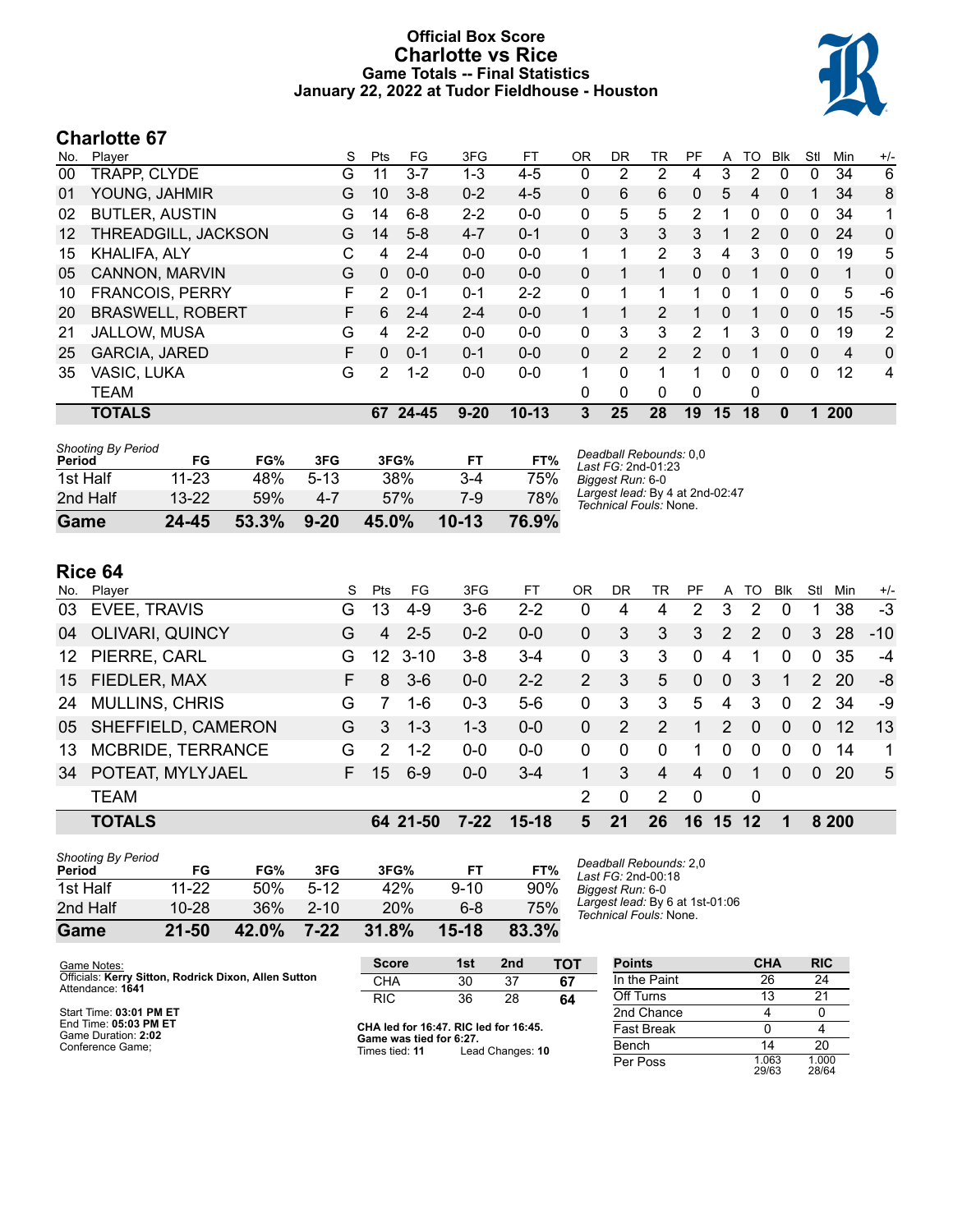### **Official Box Score Charlotte vs Rice First Half Statistics Only January 22, 2022 at Tudor Fieldhouse - Houston**



# **Charlotte 30**

| No. | Player                  | S  | <b>Pts</b>    | FG        | 3FG      | <b>FT</b> | <b>OR</b>    | DR       | TR           | PF            | A        | <b>TO</b> | <b>B</b> lk  | Stl      | Min            | $+/-$          |
|-----|-------------------------|----|---------------|-----------|----------|-----------|--------------|----------|--------------|---------------|----------|-----------|--------------|----------|----------------|----------------|
| 00  | TRAPP, CLYDE            | G  | 8             | 3-4       | $1 - 2$  | $1 - 1$   | 0            |          |              |               |          |           | 0            | 0        | 18             | $\overline{2}$ |
| 01  | YOUNG, JAHMIR           | G  | 4             | $2 - 5$   | $0 - 1$  | $0 - 0$   | $\Omega$     | 2        | 2            | 0             | 2        |           | 0            | 0        | 17             | $-4$           |
| 02  | <b>BUTLER, AUSTIN</b>   | G  | 5             | $2 - 4$   | $1 - 1$  | $0 - 0$   | $\mathbf{0}$ | 3        | 3            | 0             | 1        | 0         | 0            | 0        | 18             | $-7$           |
| 12  | THREADGILL, JACKSON     | G  | 11            | $4-6$     | $3 - 5$  | $0 - 1$   | 0            | 0        | $\mathbf{0}$ | 2             | 0        | 2         | $\mathbf{0}$ | 0        | 16             | $-6$           |
| 15  | KHALIFA, ALY            | C  | 0             | $0-0$     | $0 - 0$  | $0-0$     | $\mathbf{0}$ | 1        | 1            | 2             | 2        |           | 0            | $\Omega$ | 3              | 1              |
| 05  | <b>CANNON, MARVIN</b>   | G  | $\Omega$      | $0 - 0$   | $0 - 0$  | $0 - 0$   | $\Omega$     |          |              | $\Omega$      | 0        |           | $\Omega$     | $\Omega$ | 1              | $\Omega$       |
| 10  | <b>FRANCOIS, PERRY</b>  | F  | $\mathcal{P}$ | $0 - 1$   | $0 - 1$  | $2 - 2$   | $\Omega$     |          |              |               | 0        |           | 0            | 0        | 5              | -6             |
| 20  | <b>BRASWELL, ROBERT</b> | F. | 0             | $0 - 2$   | $0 - 2$  | $0 - 0$   | 1            | $\Omega$ | 1            |               | 0        | 1         | 0            | $\Omega$ | 8              | $-7$           |
| 21  | <b>JALLOW, MUSA</b>     | G  | 0             | $0 - 0$   | $0 - 0$  | $0 - 0$   | $\Omega$     | 0        | $\Omega$     | 2             | 0        | 2         | 0            | 0        | 3              | $-2$           |
| 25  | <b>GARCIA, JARED</b>    | F  | 0             | $0 - 1$   | $0 - 1$  | $0 - 0$   | $\Omega$     | 2        | 2            | $\mathcal{P}$ | $\Omega$ |           | 0            | $\Omega$ | $\overline{4}$ | $\Omega$       |
| 35  | VASIC, LUKA             | G  | 0             | $0-0$     | $0 - 0$  | $0 - 0$   | $\Omega$     | 0        | $\Omega$     |               | 0        | 0         | $\Omega$     | 0        | 8              | $-1$           |
|     | TEAM                    |    |               |           |          |           | 0            | 0        | $\Omega$     | $\Omega$      |          | 0         |              |          |                |                |
|     | <b>TOTALS</b>           |    | 30            | $11 - 23$ | $5 - 13$ | $3 - 4$   |              | 11       | $12 \,$      | 12            | 6        | 11        | 0            | 0        | 100            |                |

| <b>Shooting By Period</b><br>Period | FG        | FG%   | 3FG      | 3FG%       |         | FT%   | Deadball Rebounds: 0.0<br>Last FG Half: CHA 2nd-01:23 |
|-------------------------------------|-----------|-------|----------|------------|---------|-------|-------------------------------------------------------|
| 1st Half                            | $11 - 23$ | 48%   | $5-13$   | <b>38%</b> |         | 75%   |                                                       |
| Game                                | 24-45     | 53.3% | $9 - 20$ | 45.0%      | $10-13$ | 76.9% |                                                       |

# **Rice 36**

|     | ט טעוו                |    |                |           |         |          |           |           |              |             |              |     |            |          |       |       |
|-----|-----------------------|----|----------------|-----------|---------|----------|-----------|-----------|--------------|-------------|--------------|-----|------------|----------|-------|-------|
| No. | Player                | S  | <b>Pts</b>     | <b>FG</b> | 3FG     | FT.      | <b>OR</b> | <b>DR</b> | TR.          | <b>PF</b>   | $\mathsf{A}$ | TO. | <b>BIK</b> | Stl      | Min.  | $+/-$ |
| 03  | EVEE, TRAVIS          | G  | 5              | $1 - 3$   | $1 - 2$ | $2 - 2$  | 0         | 3         | 3            |             | 2            |     | 0          | 0        | 18    | 6     |
| 04  | OLIVARI, QUINCY       | G  | $\overline{0}$ | $0 - 1$   | $0 - 1$ | $0 - 0$  | 0         | $\Omega$  | $\mathbf{0}$ | 2           | 2            | 1   | $\Omega$   | 2        | 10    | $-4$  |
| 12  | PIERRE, CARL          | G  | 9              | $3-6$     | $3-5$   | $0 - 0$  | $\Omega$  | 2         | 2            | $\Omega$    | 2            | 1   | 0          | $\Omega$ | 18    | 6     |
|     | 15 FIEDLER, MAX       | F. | 6              | $2 - 3$   | $0-0$   | $2 - 2$  | $\Omega$  | 2         | 2            | $\Omega$    | $\Omega$     |     |            | $\Omega$ | 10    | $-4$  |
| 24  | <b>MULLINS, CHRIS</b> | G  | $\mathcal{P}$  | $0 - 1$   | $0 - 1$ | $2 - 2$  | $\Omega$  | 2         | 2            | 1           | 4            | 2   | $\Omega$   | $\Omega$ | 18    | 1     |
| 05  | SHEFFIELD, CAMERON    | G  | 3              | $1 - 3$   | $1 - 3$ | $0 - 0$  | $\Omega$  | 2         | 2            | 1           | 1            | 0   | $\Omega$   | $\Omega$ | 9     | 12    |
| 13  | MCBRIDE, TERRANCE     | G  | $\mathcal{P}$  | $1 - 1$   | $0-0$   | $0 - 0$  | $\Omega$  | $\Omega$  | $\Omega$     | 1           | 0            | 0   | $\Omega$   | $\Omega$ | 8     | -3    |
| 34  | POTEAT, MYLYJAEL      | F  | 9              | $3 - 4$   | $0-0$   | $3 - 4$  | $\Omega$  |           |              | 1           | $\Omega$     | 1   | $\Omega$   | $\Omega$ | 10    | 10    |
|     | <b>TEAM</b>           |    |                |           |         |          | $\Omega$  | 0         | $\Omega$     | $\mathbf 0$ |              | 0   |            |          |       |       |
|     | <b>TOTALS</b>         |    |                | 36 11-22  | $5-12$  | $9 - 10$ | $\bf{0}$  | 12        | $12 \,$      |             | 11           |     |            |          | 2 100 |       |
|     |                       |    |                |           |         |          |           |           |              |             |              |     |            |          |       |       |

| <b>Shooting By Period</b><br>Period | FG        | FG%   | 3FG    | 3FG%  |           | FT%   |
|-------------------------------------|-----------|-------|--------|-------|-----------|-------|
| 1st Half                            | $11 - 22$ | 50%   | $5-12$ | 42%   | $9 - 10$  | 90%   |
| Game                                | $21 - 50$ | 42.0% | 7-22   | 31.8% | $15 - 18$ | 83.3% |

*Deadball Rebounds:* 2,0 *Last FG Half:* RIC 2nd-00:18

| Game Notes:                                                              | <b>Score</b> | 1st | 2 <sub>nd</sub> | <b>TOT</b> | <b>Points (This Period)</b> | <b>CHA</b>     | <b>RIC</b>     |
|--------------------------------------------------------------------------|--------------|-----|-----------------|------------|-----------------------------|----------------|----------------|
| Officials: Kerry Sitton, Rodrick Dixon, Allen Sutton<br>Attendance: 1641 | <b>CHA</b>   | 30  | 37              | 67         | In the Paint                |                | 10             |
|                                                                          | <b>RIC</b>   | 36  | 28              | 64         | Off Turns                   |                |                |
| Start Time: 03:01 PM ET                                                  |              |     |                 |            | 2nd Chance                  |                |                |
| End Time: 05:03 PM ET<br>Game Duration: 2:02                             |              |     |                 |            | <b>Fast Break</b>           |                |                |
| Conference Game:                                                         |              |     |                 |            | Bench                       |                | 14             |
|                                                                          |              |     |                 |            | Per Poss                    | 0.857<br>13/35 | 1.091<br>16/33 |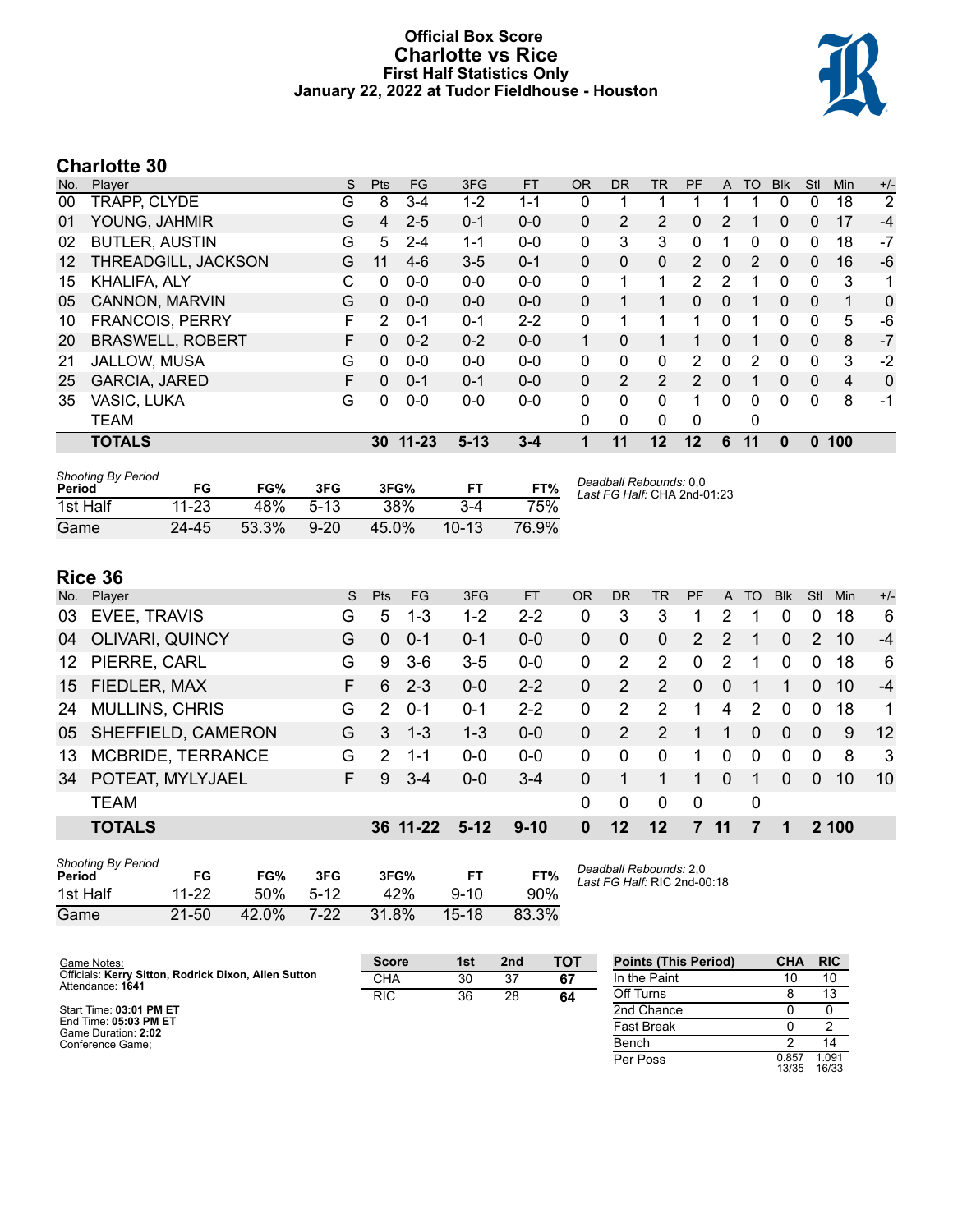#### **Official Play-By-Play Charlotte vs Rice First Half January 22, 2022 at Tudor Fieldhouse - Houston**



#### **Period 1**

<mark>Starters :</mark><br>Charlotte: 0 TRAPP,CLYDE (G); 1 YOUNG,JAHMIR (G); 2 BUTLER,AUSTIN (G); 12 THREADGILL,JACKSON (G); 15 KHALIFA,ALY (C);<br>**Rice**: 3 EVEE,TRAVIS (G); 4 OLIVARI,QUINCY (G); 12 PIERRE,CARL (G); 15 FIEDLER,MAX (F); 24

| Time  | <b>VISITORS: Charlotte</b>          | <b>Score</b> | <b>Margin</b>  | <b>HOME: Rice</b>                        |
|-------|-------------------------------------|--------------|----------------|------------------------------------------|
| 19:47 | GOOD! LAYUP by TRAPP, CLYDE         | $0 - 2$      | V <sub>2</sub> |                                          |
| 19:47 | ASSIST by KHALIFA, ALY              |              |                |                                          |
| 19:22 |                                     |              |                | MISSED LAYUP by EVEE, TRAVIS             |
| 19:17 | REBOUND (DEF) by KHALIFA, ALY       |              |                |                                          |
| 19:07 | MISSED LAYUP by BUTLER, AUSTIN      |              |                |                                          |
| 19:07 |                                     |              |                | BLOCK by FIEDLER, MAX                    |
| 19:01 |                                     |              |                | REBOUND (DEF) by EVEE, TRAVIS            |
| 18:43 |                                     |              |                | MISSED JUMPER by FIEDLER, MAX            |
| 18:38 | REBOUND (DEF) by BUTLER, AUSTIN     |              |                |                                          |
| 18:33 | TURNOVER (BADPASS) by YOUNG, JAHMIR |              |                |                                          |
|       |                                     |              |                |                                          |
| 18:33 |                                     |              |                | STEAL by OLIVARI, QUINCY                 |
| 18:28 |                                     |              |                | TURNOVER (OUTOFBOUNDS) by MULLINS, CHRIS |
| 18:21 | GOOD! LAYUP by THREADGILL, JACKSON  | $0 - 4$      | V <sub>4</sub> |                                          |
| 18:21 | ASSIST by KHALIFA, ALY              |              |                |                                          |
| 18:21 |                                     |              |                | FOUL (PERSONAL) by EVEE, TRAVIS          |
| 18:21 | MISSED FT by THREADGILL, JACKSON    |              |                |                                          |
| 18:20 |                                     |              |                | REBOUND (DEF) by FIEDLER, MAX            |
| 17:48 |                                     |              |                | MISSED 3PTR by MULLINS, CHRIS            |
| 17:44 | REBOUND (DEF) by YOUNG, JAHMIR      |              |                |                                          |
| 17:36 | MISSED 3PTR by YOUNG, JAHMIR        |              |                |                                          |
| 17:33 |                                     |              |                | REBOUND (DEF) by EVEE, TRAVIS            |
| 17:21 | FOUL (PERSONAL) by KHALIFA, ALY     |              |                |                                          |
| 17:21 |                                     | $1 - 4$      | $V_3$          | GOOD! FT by EVEE, TRAVIS                 |
| 17:21 | SUB OUT: KHALIFA, ALY               |              |                |                                          |
| 17:21 | SUB IN: VASIC, LUKA                 |              |                |                                          |
| 17:21 |                                     | $2 - 4$      | V <sub>2</sub> | GOOD! FT by EVEE, TRAVIS                 |
| 16:56 | TURNOVER (BADPASS) by TRAPP, CLYDE  |              |                |                                          |
| 16:56 |                                     |              |                | STEAL by OLIVARI, QUINCY                 |
| 16:52 |                                     | $4 - 4$      | T              | GOOD! LAYUP by FIEDLER, MAX [FB]         |
| 16:52 |                                     |              |                | ASSIST by OLIVARI, QUINCY                |
| 16:32 | GOOD! LAYUP by YOUNG, JAHMIR        | $4 - 6$      | V <sub>2</sub> |                                          |
| 16:07 |                                     |              |                | TURNOVER (BADPASS) by EVEE, TRAVIS       |
| 16:07 |                                     |              |                | SUB OUT: FIEDLER, MAX                    |
| 16:07 |                                     |              |                | SUB IN: POTEAT, MYLYJAEL                 |
| 16:07 | SUB OUT: THREADGILL, JACKSON        |              |                |                                          |
| 16:07 | SUB IN: BRASWELL, ROBERT            |              |                |                                          |
| 15:44 |                                     |              |                | FOUL (PERSONAL) by OLIVARI, QUINCY       |
| 15:44 |                                     |              |                |                                          |
| 15:39 | GOOD! JUMPER by YOUNG, JAHMIR [PNT] | $4 - 8$      | V <sub>4</sub> |                                          |
| 15:15 |                                     |              |                | MISSED 3PTR by OLIVARI, QUINCY           |
| 15:12 | REBOUND (DEF) by YOUNG, JAHMIR      |              |                |                                          |
| 14:55 | MISSED 3PTR by TRAPP, CLYDE         |              |                |                                          |
| 14:52 |                                     |              |                | REBOUND (DEF) by EVEE, TRAVIS            |
| 14:49 | FOUL (PERSONAL) by TRAPP, CLYDE     |              |                |                                          |
| 14:49 |                                     |              |                |                                          |
|       |                                     |              |                | SUB OUT: OLIVARI, QUINCY                 |
| 14:49 |                                     |              |                | SUB OUT: MULLINS, CHRIS                  |
| 14:49 |                                     |              |                | SUB IN: SHEFFIELD, CAMERON               |
| 14:49 |                                     |              |                | SUB IN: MCBRIDE, TERRANCE                |
| 14:49 | SUB OUT: TRAPP, CLYDE               |              |                |                                          |
| 14:49 | SUB IN: THREADGILL, JACKSON         |              |                |                                          |
| 14:33 |                                     |              |                | MISSED 3PTR by EVEE, TRAVIS              |
| 14:30 | REBOUND (DEF) by BUTLER, AUSTIN     |              |                |                                          |
| 14:25 | MISSED LAYUP by YOUNG, JAHMIR       |              |                |                                          |
| 14:22 |                                     |              |                | REBOUND (DEF) by SHEFFIELD, CAMERON      |
| 14:16 |                                     | $7 - 8$      | V <sub>1</sub> | GOOD! 3PTR by SHEFFIELD, CAMERON         |
| 14:16 |                                     |              |                | ASSIST by PIERRE, CARL                   |
| 13:55 | SUB OUT: BUTLER, AUSTIN             |              |                |                                          |
| 13:55 | SUB OUT: VASIC, LUKA                |              |                |                                          |
| 13:55 | SUB IN: KHALIFA, ALY                |              |                |                                          |
| 13:55 | SUB IN: JALLOW, MUSA                |              |                |                                          |
| 13:55 | SUB OUT: YOUNG, JAHMIR              |              |                |                                          |
| 13:55 | SUB IN: TRAPP, CLYDE                |              |                |                                          |
| 13:45 | MISSED 3PTR by BRASWELL, ROBERT     |              |                |                                          |
| 13:42 | REBOUND (OFF) by BRASWELL, ROBERT   |              |                |                                          |
| 13:41 | MISSED 3PTR by THREADGILL, JACKSON  |              |                |                                          |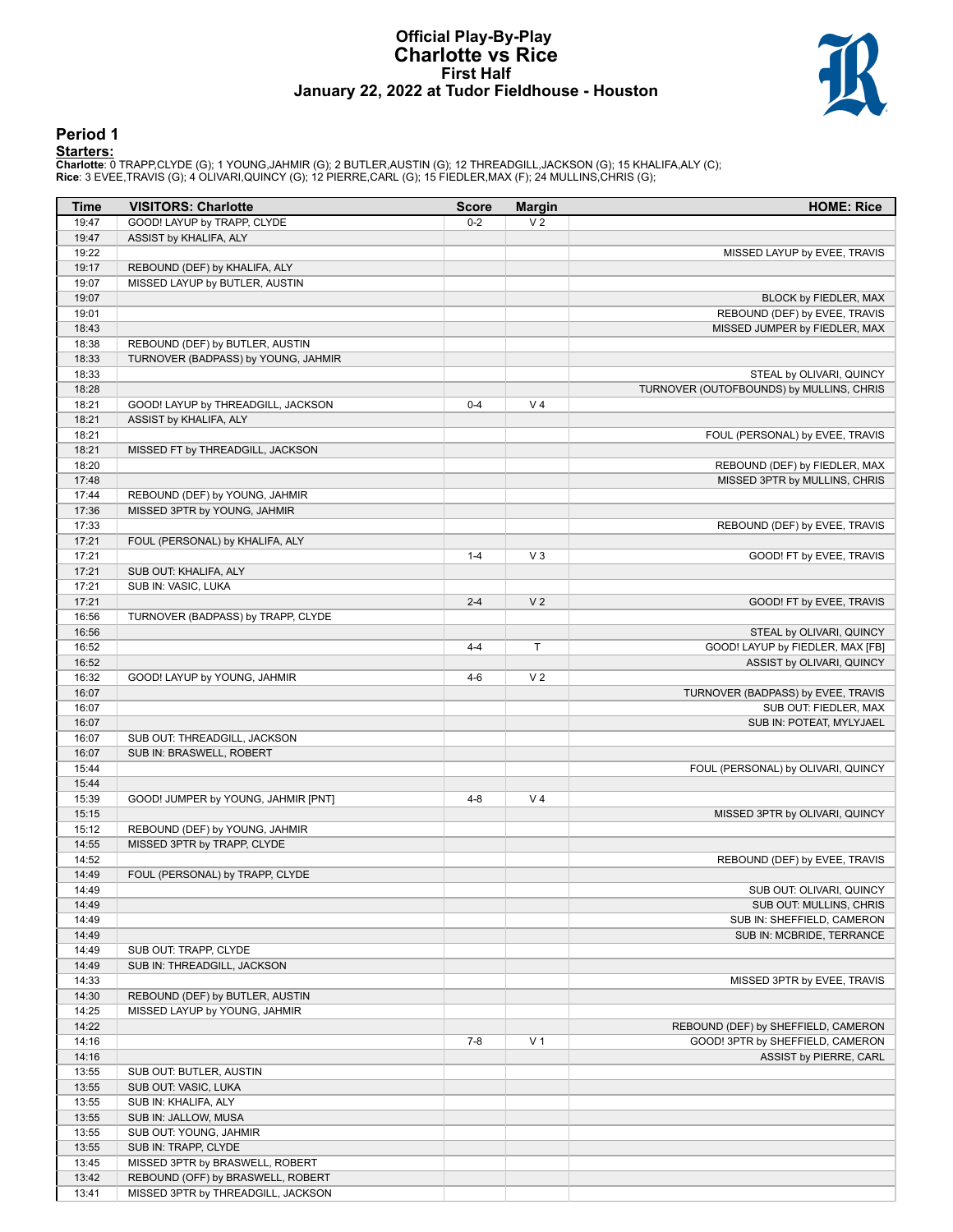| <b>Time</b>    | <b>VISITORS: Charlotte</b>                                    | <b>Score</b> | <b>Margin</b>  | <b>HOME: Rice</b>                                       |
|----------------|---------------------------------------------------------------|--------------|----------------|---------------------------------------------------------|
| 13:36          |                                                               |              |                | REBOUND (DEF) by PIERRE, CARL                           |
| 13:31          |                                                               | $9 - 8$      | H <sub>1</sub> | GOOD! JUMPER by MCBRIDE, TERRANCE                       |
| 13:31          |                                                               |              |                | ASSIST by PIERRE, CARL                                  |
| 13:16          | FOUL (OFF) by KHALIFA, ALY                                    |              |                |                                                         |
| 13:16<br>13:16 | TURNOVER (OFFENSIVE) by KHALIFA, ALY<br>SUB OUT: KHALIFA, ALY |              |                |                                                         |
| 13:16          | SUB IN: GARCIA, JARED                                         |              |                |                                                         |
| 13:07          |                                                               |              |                | FOUL (OFF) by POTEAT, MYLYJAEL                          |
| 13:07          |                                                               |              |                | TURNOVER (OFFENSIVE) by POTEAT, MYLYJAEL                |
| 12:56          | TURNOVER (TRAVEL) by GARCIA, JARED                            |              |                |                                                         |
| 12:56          |                                                               |              |                | SUB OUT: EVEE, TRAVIS                                   |
| 12:56          |                                                               |              |                | SUB OUT: PIERRE, CARL                                   |
| 12:56          |                                                               |              |                | SUB IN: OLIVARI, QUINCY                                 |
| 12:56          |                                                               |              |                | SUB IN: MULLINS, CHRIS                                  |
| 12:38          | FOUL (PERSONAL) by GARCIA, JARED                              |              |                |                                                         |
| 12:28<br>12:25 | REBOUND (DEF) by GARCIA, JARED                                |              |                | MISSED 3PTR by SHEFFIELD, CAMERON                       |
| 12:12          | GOOD! 3PTR by THREADGILL, JACKSON                             | $9 - 11$     | V <sub>2</sub> |                                                         |
| 12:12          | ASSIST by TRAPP, CLYDE                                        |              |                |                                                         |
| 12:00          | FOUL (PERSONAL) by BRASWELL, ROBERT                           |              |                |                                                         |
| 12:00          |                                                               |              |                |                                                         |
| 12:00          | SUB OUT: BRASWELL, ROBERT                                     |              |                |                                                         |
| 12:00          | SUB IN: BUTLER, AUSTIN                                        |              |                |                                                         |
| 12:00          |                                                               |              |                | MISSED FT by POTEAT, MYLYJAEL                           |
| 12:00          |                                                               |              |                | REBOUND (OFF) by TEAM                                   |
| 12:00          |                                                               | $10 - 11$    | V <sub>1</sub> | GOOD! FT by POTEAT, MYLYJAEL                            |
| 11:53          |                                                               |              |                | FOUL (PERSONAL) by MCBRIDE, TERRANCE                    |
| 11:53          | FOUL (OFF) by JALLOW, MUSA                                    |              |                |                                                         |
| 11:53<br>11:43 | TURNOVER (OFFENSIVE) by JALLOW, MUSA                          |              |                | TURNOVER (BADPASS) by OLIVARI, QUINCY                   |
| 11:24          | MISSED 3PTR by GARCIA, JARED                                  |              |                |                                                         |
| 11:21          |                                                               |              |                | REBOUND (DEF) by MULLINS, CHRIS                         |
| 10:58          |                                                               | $12 - 11$    | H <sub>1</sub> | GOOD! DUNK by POTEAT, MYLYJAEL                          |
| 10:58          |                                                               |              |                | ASSIST by MULLINS, CHRIS                                |
| 10:37          | FOUL (OFF) by JALLOW, MUSA                                    |              |                |                                                         |
| 10:37          | TURNOVER (OFFENSIVE) by JALLOW, MUSA                          |              |                |                                                         |
| 10:37          |                                                               |              |                | SUB OUT: SHEFFIELD, CAMERON                             |
| 10:37          |                                                               |              |                | SUB OUT: MCBRIDE, TERRANCE                              |
| 10:37          |                                                               |              |                | SUB OUT: POTEAT, MYLYJAEL                               |
| 10:37<br>10:37 |                                                               |              |                | SUB IN: EVEE, TRAVIS<br>SUB IN: PIERRE, CARL            |
| 10:37          |                                                               |              |                | SUB IN: FIEDLER, MAX                                    |
| 10:37          | SUB OUT: JALLOW, MUSA                                         |              |                |                                                         |
| 10:37          | SUB OUT: GARCIA, JARED                                        |              |                |                                                         |
| 10:37          | SUB IN: YOUNG, JAHMIR                                         |              |                |                                                         |
| 10:37          | SUB IN: VASIC, LUKA                                           |              |                |                                                         |
| 10:21          |                                                               | $15 - 11$    | H4             | GOOD! 3PTR by EVEE, TRAVIS                              |
| 10:21          |                                                               |              |                | ASSIST by OLIVARI, QUINCY                               |
| 09:45          | GOOD! 3PTR by THREADGILL, JACKSON                             | $15 - 14$    | H <sub>1</sub> |                                                         |
| 09:45          | ASSIST by YOUNG, JAHMIR                                       |              |                |                                                         |
| 09:26<br>09:26 |                                                               | $17 - 14$    | $H_3$          | GOOD! LAYUP by FIEDLER, MAX<br>ASSIST by MULLINS, CHRIS |
| 09:08          | MISSED JUMPER by BUTLER, AUSTIN                               |              |                |                                                         |
| 09:04          |                                                               |              |                | REBOUND (DEF) by FIEDLER, MAX                           |
| 08:52          |                                                               | $20 - 14$    | H <sub>6</sub> | GOOD! 3PTR by PIERRE, CARL                              |
| 08:52          |                                                               |              |                | ASSIST by EVEE, TRAVIS                                  |
| 08:27          | GOOD! JUMPER by TRAPP, CLYDE                                  | $20 - 16$    | H4             |                                                         |
| 08:19          |                                                               |              |                | FOUL (OFF) by MULLINS, CHRIS                            |
| 08:19          |                                                               |              |                | TURNOVER (OFFENSIVE) by MULLINS, CHRIS                  |
| 07:48          | GOOD! 3PTR by TRAPP, CLYDE                                    | $20-19$      | H <sub>1</sub> |                                                         |
| 07:48          |                                                               |              |                | FOUL (PERSONAL) by OLIVARI, QUINCY                      |
| 07:48          |                                                               |              |                |                                                         |
| 07:48<br>07:48 |                                                               |              |                | SUB OUT: OLIVARI, QUINCY<br>SUB IN: MCBRIDE, TERRANCE   |
| 07:48          | GOOD! FT by TRAPP, CLYDE                                      | $20 - 20$    | T              |                                                         |
| 07:35          |                                                               |              |                | TURNOVER (TRAVEL) by PIERRE, CARL                       |
| 07:16          | TURNOVER (TRAVEL) by THREADGILL, JACKSON                      |              |                |                                                         |
| 06:57          |                                                               | 23-20        | $H_3$          | GOOD! 3PTR by PIERRE, CARL                              |
| 06:57          |                                                               |              |                | ASSIST by MULLINS, CHRIS                                |
| 06:37          | GOOD! 3PTR by THREADGILL, JACKSON                             | 23-23        | T              |                                                         |
| 06:37          | ASSIST by BUTLER, AUSTIN                                      |              |                |                                                         |
| 06:25          | FOUL (PERSONAL) by VASIC, LUKA                                |              |                |                                                         |
| 06:25          | SUB OUT: VASIC, LUKA                                          |              |                |                                                         |
| 06:25<br>06:25 | SUB IN: GARCIA, JARED                                         | 24-23        | H <sub>1</sub> | GOOD! FT by FIEDLER, MAX                                |
| 06:25          |                                                               | 25-23        | H <sub>2</sub> | GOOD! FT by FIEDLER, MAX                                |
|                |                                                               |              |                |                                                         |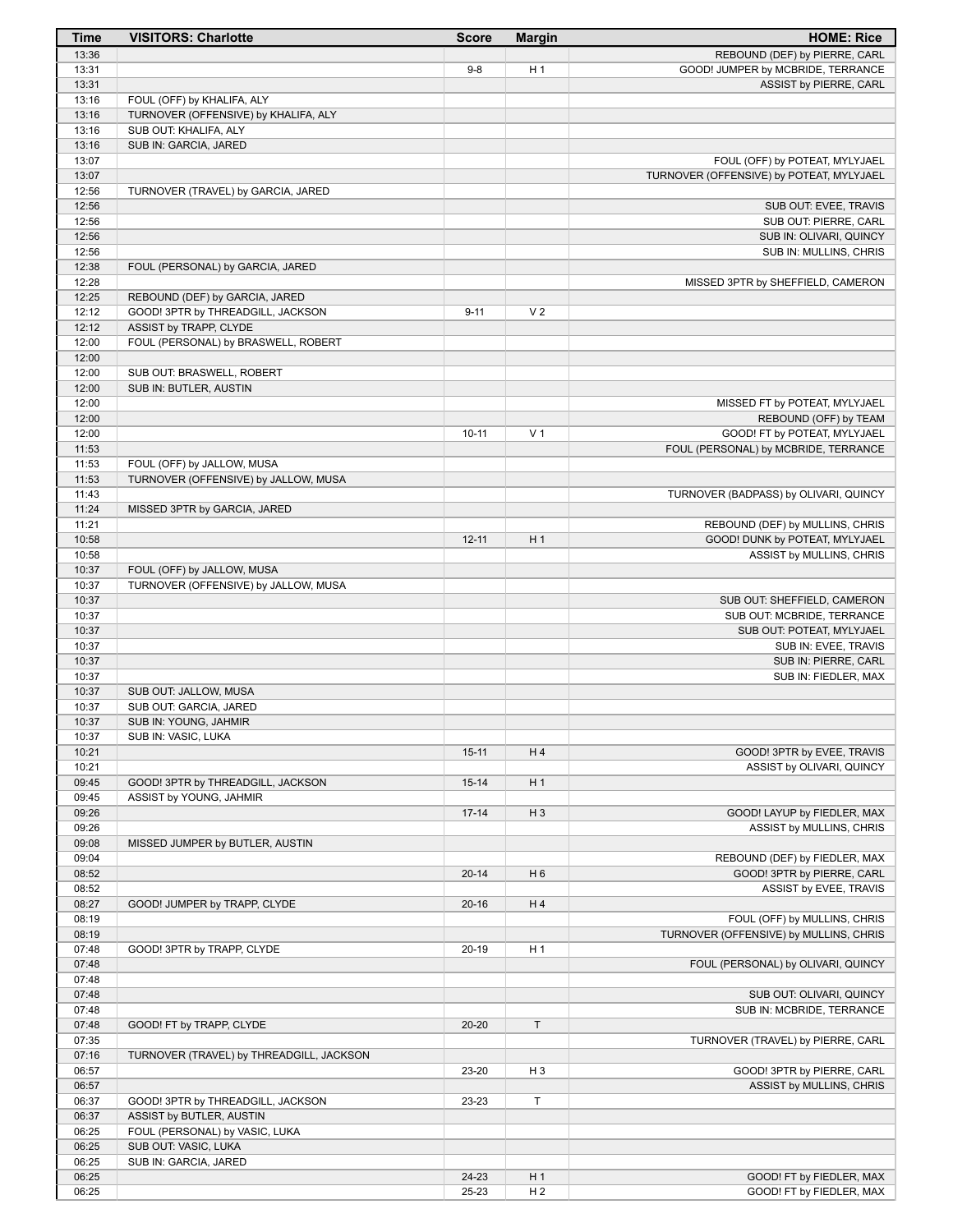| <b>Time</b> | <b>VISITORS: Charlotte</b>                  | <b>Score</b> | <b>Margin</b>  | <b>HOME: Rice</b>                     |
|-------------|---------------------------------------------|--------------|----------------|---------------------------------------|
| 06:08       | GOOD! JUMPER by BUTLER, AUSTIN [PNT]        | $25 - 25$    | T              |                                       |
| 05:41       | FOUL (PERSONAL) by GARCIA, JARED            |              |                |                                       |
| 05:41       | SUB OUT: GARCIA, JARED                      |              |                |                                       |
| 05:41       | SUB IN: FRANCOIS, PERRY                     |              |                |                                       |
| 05:41       |                                             | 26-25        | H <sub>1</sub> | GOOD! FT by MULLINS, CHRIS            |
| 05:41       |                                             | $27 - 25$    | H <sub>2</sub> | GOOD! FT by MULLINS, CHRIS            |
| 05:24       | MISSED 3PTR by THREADGILL, JACKSON          |              |                |                                       |
| 05:21       |                                             |              |                | REBOUND (DEF) by MULLINS, CHRIS       |
| 05:10       |                                             |              |                | MISSED 3PTR by PIERRE, CARL           |
| 05:06       | REBOUND (DEF) by FRANCOIS, PERRY            |              |                |                                       |
| 04:46       | GOOD! 3PTR by BUTLER, AUSTIN                | $27 - 28$    | V <sub>1</sub> |                                       |
| 04:46       | ASSIST by YOUNG, JAHMIR                     |              |                |                                       |
| 04:28       |                                             |              |                | TURNOVER (DRIBBLING) by FIEDLER, MAX  |
| 04:28       |                                             |              |                | SUB OUT: MCBRIDE, TERRANCE            |
| 04:28       |                                             |              |                | SUB OUT: FIEDLER, MAX                 |
| 04:28       |                                             |              |                | SUB IN: SHEFFIELD, CAMERON            |
| 04:28       |                                             |              |                | SUB IN: POTEAT, MYLYJAEL              |
| 04:21       | FOUL (OFF) by FRANCOIS, PERRY               |              |                |                                       |
| 04:21       | TURNOVER (OFFENSIVE) by FRANCOIS, PERRY     |              |                |                                       |
| 04:21       | SUB OUT: TRAPP, CLYDE                       |              |                |                                       |
| 04:21       | SUB IN: BRASWELL, ROBERT                    |              |                |                                       |
| 03:55       |                                             | 30-28        | H <sub>2</sub> | GOOD! 3PTR by PIERRE, CARL            |
| 03:55       |                                             |              |                | ASSIST by MULLINS, CHRIS              |
| 03:27       | MISSED 3PTR by FRANCOIS, PERRY              |              |                |                                       |
| 03:24       |                                             |              |                | REBOUND (DEF) by PIERRE, CARL         |
| 03:13       | FOUL (PERSONAL) by THREADGILL, JACKSON      |              |                |                                       |
| 03:13       |                                             |              |                |                                       |
| 03:13       |                                             | $31 - 28$    | H <sub>3</sub> | GOOD! FT by POTEAT, MYLYJAEL          |
| 03:13       |                                             | 32-28        | H4             | GOOD! FT by POTEAT, MYLYJAEL          |
| 03:05       | FOUL (OFF) by THREADGILL, JACKSON           |              |                |                                       |
| 03:05       | TURNOVER (OFFENSIVE) by THREADGILL, JACKSON |              |                |                                       |
| 03:05       | SUB OUT: THREADGILL, JACKSON                |              |                |                                       |
| 03:05       | SUB IN: TRAPP, CLYDE                        |              |                |                                       |
| 02:54       |                                             |              |                | MISSED 3PTR by PIERRE, CARL           |
| 02:52       | REBOUND (DEF) by TRAPP, CLYDE               |              |                |                                       |
| 02:37       |                                             |              |                | FOUL (PERSONAL) by SHEFFIELD, CAMERON |
| 02:37       | GOOD! FT by FRANCOIS, PERRY                 | 32-29        | $H_3$          |                                       |
| 02:37       | GOOD! FT by FRANCOIS, PERRY                 | 32-30        | H <sub>2</sub> |                                       |
| 02:19       |                                             |              |                | MISSED 3PTR by SHEFFIELD, CAMERON     |
| 02:17       | REBOUND (DEF) by BUTLER, AUSTIN             |              |                |                                       |
| 02:06       | TURNOVER (OUTOFBOUNDS) by BRASWELL, ROBERT  |              |                |                                       |
| 01:44       |                                             | 34-30        | H 4            | GOOD! LAYUP by POTEAT, MYLYJAEL       |
| 01:44       |                                             |              |                | ASSIST by EVEE, TRAVIS                |
| 01:20       | MISSED LAYUP by YOUNG, JAHMIR               |              |                |                                       |
| 01:17       |                                             |              |                | REBOUND (DEF) by POTEAT, MYLYJAEL     |
| 01:06       |                                             | 36-30        | H <sub>6</sub> | GOOD! LAYUP by POTEAT, MYLYJAEL       |
| 01:06       |                                             |              |                | ASSIST by SHEFFIELD, CAMERON          |
| 00:36       | MISSED 3PTR by BRASWELL, ROBERT             |              |                |                                       |
| 00:31       |                                             |              |                | REBOUND (DEF) by SHEFFIELD, CAMERON   |
| 00:31       |                                             |              |                | TIMEOUT 30SEC                         |
| 00:31       | TIMEOUT 30SEC                               |              |                |                                       |
| 00:31       | SUB OUT: FRANCOIS, PERRY                    |              |                |                                       |
| 00:31       | SUB OUT: BRASWELL, ROBERT                   |              |                |                                       |
| 00:31       | SUB IN: CANNON, MARVIN                      |              |                |                                       |
| 00:31       | SUB IN: GARCIA, JARED                       |              |                |                                       |
| 00:04       |                                             |              |                | MISSED JUMPER by PIERRE, CARL         |
| 00:02       | REBOUND (DEF) by CANNON, MARVIN             |              |                |                                       |
| 00:02       | TURNOVER (OUTOFBOUNDS) by CANNON, MARVIN    |              |                |                                       |
| 00:00       |                                             |              |                | MISSED JUMPER by POTEAT, MYLYJAEL     |
| 00:00       | REBOUND (DEF) by GARCIA, JARED              |              |                |                                       |

# **Charlotte 30, Rice 36**

| <b>Points (This Period)</b> | <b>CHA</b>     | <b>RIC</b>     |
|-----------------------------|----------------|----------------|
| In the Paint                | 10             | 10             |
| Off Turns                   |                | 13             |
| 2nd Chance                  | 0              |                |
| <b>Fast Break</b>           | 0              |                |
| Bench                       | າ              | 14             |
| Per Poss                    | 0.857<br>13/35 | 1.091<br>16/33 |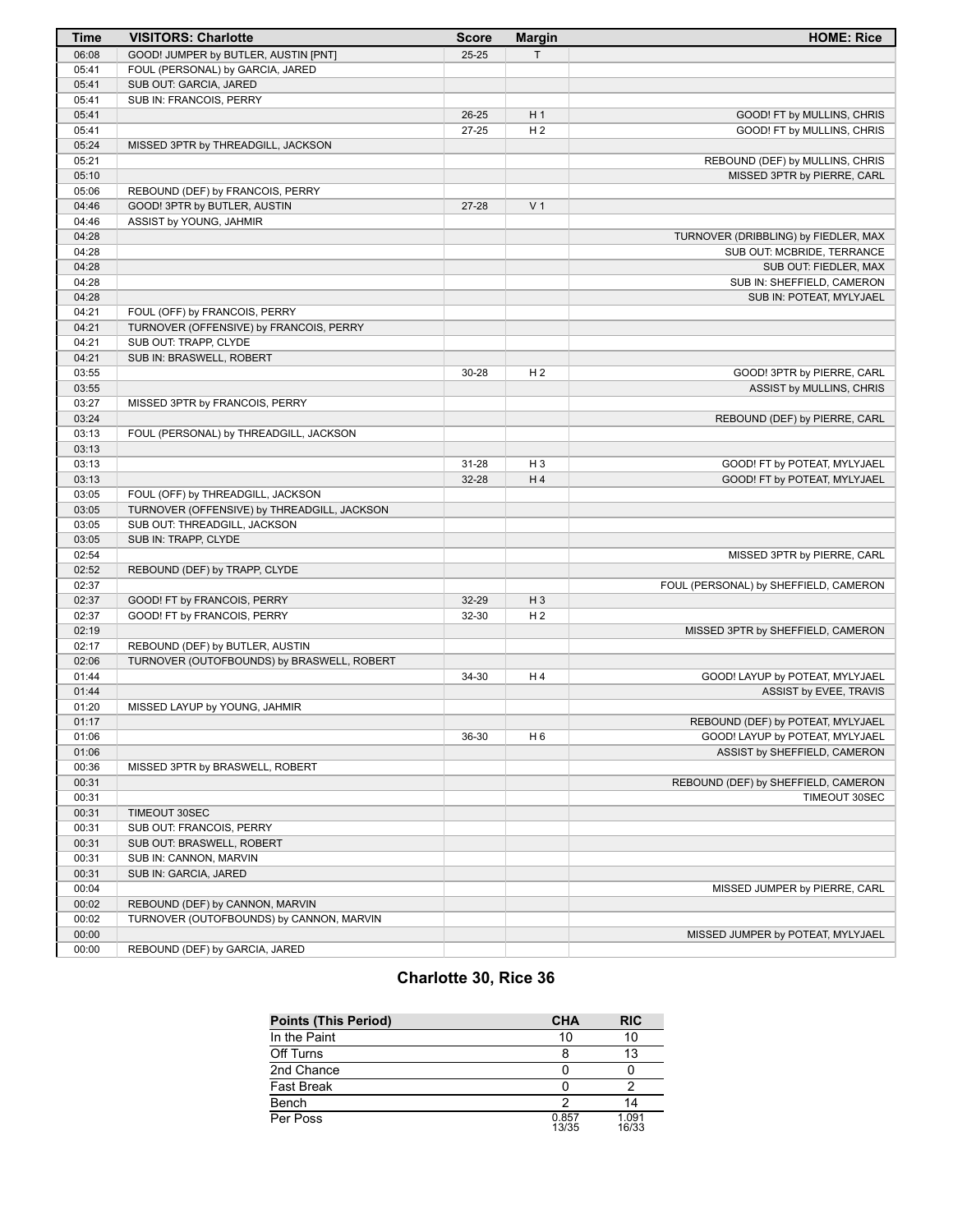### **Official Box Score Charlotte vs Rice Second Half Statistics Only January 22, 2022 at Tudor Fieldhouse - Houston**



# **Charlotte 37**

| No.               | Plaver                  | S  | <b>Pts</b> | FG.       | 3FG     | FT.     | <b>OR</b>      | <b>DR</b>      | <b>TR</b>    | <b>PF</b> | A              | <b>TO</b>    | <b>Blk</b>   | Stl          | <b>Min</b>   | $+/-$       |
|-------------------|-------------------------|----|------------|-----------|---------|---------|----------------|----------------|--------------|-----------|----------------|--------------|--------------|--------------|--------------|-------------|
| 00                | TRAPP, CLYDE            | G  | 3          | $0 - 3$   | $0 - 1$ | $3 - 4$ | 0              | 1              |              | 3         | 2              |              | 0            | 0            | 16           | 4           |
| 01                | YOUNG, JAHMIR           | G  | 6          | $1 - 3$   | $0 - 1$ | $4 - 5$ | 0              | 4              | 4            | 0         | 3              | 3            | $\Omega$     |              | 17           | 12          |
| 02                | <b>BUTLER, AUSTIN</b>   | G  | 9          | $4 - 4$   | $1 - 1$ | $0 - 0$ | 0              | $\overline{2}$ | 2            | 2         | $\mathbf{0}$   | 0            | $\mathbf 0$  | 0            | 16           | 8           |
| $12 \overline{ }$ | THREADGILL, JACKSON     | G  | 3          | $1 - 2$   | $1 - 2$ | $0 - 0$ | $\Omega$       | 3              | 3            |           | 1              | 0            | $\mathbf{0}$ | $\mathbf{0}$ | 9            | 6           |
| 15                | KHALIFA, ALY            | С  | 4          | $2 - 4$   | $0 - 0$ | $0 - 0$ | 1              | $\Omega$       |              | 1         | $\overline{2}$ | 2            | $\Omega$     | 0            | 15           | 4           |
| 05                | CANNON, MARVIN          | G  | $\Omega$   | $0 - 0$   | $0 - 0$ | $0 - 0$ | 0              | $\Omega$       | 0            | 0         | 0              | $\mathbf{0}$ | $\mathbf{0}$ | $\mathbf{0}$ | $\mathbf{0}$ | $\mathbf 0$ |
| 10                | <b>FRANCOIS, PERRY</b>  | F  | $\Omega$   | $0 - 0$   | $0 - 0$ | $0 - 0$ | 0              | 0              | 0            | 0         | 0              | 0            | $\mathbf 0$  | 0            | 0            | 0           |
| 20                | <b>BRASWELL, ROBERT</b> | F. | 6          | $2 - 2$   | $2 - 2$ | $0 - 0$ | $\Omega$       | 1              | 1            | 0         | $\Omega$       | $\Omega$     | $\Omega$     | $\mathbf{0}$ | 7            | 2           |
| 21                | JALLOW, MUSA            | G  | 4          | $2 - 2$   | $0 - 0$ | $0 - 0$ | 0              | 3              | 3            | 0         |                |              | 0            | 0            | 16           | 4           |
| 25                | <b>GARCIA, JARED</b>    | F  | $\Omega$   | $0 - 0$   | $0 - 0$ | $0 - 0$ | $\Omega$       | $\Omega$       | $\mathbf{0}$ | 0         | 0              | $\Omega$     | $\Omega$     | $\Omega$     | $\Omega$     | 0           |
| 35                | VASIC, LUKA             | G  | 2          | $1 - 2$   | $0 - 0$ | $0 - 0$ |                | 0              |              | 0         | 0              | 0            | $\Omega$     | 0            | 4            | 5           |
|                   | <b>TEAM</b>             |    |            |           |         |         | 0              | 0              | 0            | 0         |                | 0            |              |              |              |             |
|                   | <b>TOTALS</b>           |    | 37         | $13 - 22$ | $4 - 7$ | $7-9$   | $\overline{2}$ | 14             | 16           | 7         | 9              | 7            | $\bf{0}$     | 1            | 100          |             |

| <b>Shooting By Period</b><br>Period | FG        | FG%   | 3FG      | 3FG%  | F1        | FT%   | Deadball Rebounds: 0,0<br>Last FG Half: CHA - |
|-------------------------------------|-----------|-------|----------|-------|-----------|-------|-----------------------------------------------|
| 2nd Half                            | $13 - 22$ | 59%   | 4-7      | 57%   | 7-9       | 78%   |                                               |
| Game                                | $24 - 45$ | 53.3% | $9 - 20$ | 45.0% | $10 - 13$ | 76.9% |                                               |

# **Rice 28**

| No. | Plaver                 | S. | <b>Pts</b>    | FG.      | 3FG      | FТ      | OR           | <b>DR</b>    | TR                    | <b>PF</b>      | $\mathsf{A}$ | TO            | <b>B</b> lk | Stl            | Min   | $+/-$          |
|-----|------------------------|----|---------------|----------|----------|---------|--------------|--------------|-----------------------|----------------|--------------|---------------|-------------|----------------|-------|----------------|
| 03  | EVEE, TRAVIS           | G  | 8             | $3-6$    | 2-4      | $0 - 0$ | $\Omega$     |              |                       |                |              |               |             |                | 20    | -9             |
| 04  | <b>OLIVARI, QUINCY</b> | G  | 4             | $2 - 4$  | $0 - 1$  | $0 - 0$ | $\Omega$     | 3            | 3                     | 1.             | $\Omega$     |               | $\Omega$    |                | 18    | $-6$           |
|     | 12 PIERRE, CARL        | G  | 3             | $0 - 4$  | $0 - 3$  | $3 - 4$ | $\Omega$     |              |                       | 0              | 2            | $\Omega$      | $\Omega$    | $\Omega$       | 17    | $-10$          |
|     | 15 FIEDLER, MAX        | F. | $\mathcal{P}$ | $1 - 3$  | $0 - 0$  | $0-0$   | 2            |              | 3                     | $\overline{0}$ | $\Omega$     | $\mathcal{P}$ | $\Omega$    | 2              | 10    | $-4$           |
| 24  | <b>MULLINS, CHRIS</b>  | G  | 5             | $1 - 5$  | $0 - 2$  | $3 - 4$ | 0            |              |                       | 4              | 0            | 1             | $\Omega$    | $\mathcal{P}$  | 16    | $-10$          |
|     | 05 SHEFFIELD, CAMERON  | G  | $\Omega$      | $0 - 0$  | $0 - 0$  | $0 - 0$ | $\mathbf{0}$ | $\mathbf{0}$ | $\overline{0}$        | $\overline{0}$ |              | 0             | $\Omega$    | $\overline{0}$ | 3     | $\overline{1}$ |
| 13  | MCBRIDE, TERRANCE      | G  | 0             | $0 - 1$  | $0 - 0$  | $0 - 0$ | $\Omega$     | 0            | $\Omega$              | $\Omega$       | $\Omega$     | $\Omega$      | $\Omega$    | $\Omega$       | 6     | $-2$           |
| 34  | POTEAT, MYLYJAEL       | F. | 6             | $3 - 5$  | $0 - 0$  | $0 - 0$ |              | 2            | 3                     | 3              | $\Omega$     | 0             | $\Omega$    | $\Omega$       | 10    | -5             |
|     | <b>TEAM</b>            |    |               |          |          |         | 2            | 0            | $\mathbf{2}^{\prime}$ | $\mathbf 0$    |              | 0             |             |                |       |                |
|     | <b>TOTALS</b>          |    |               | 28 10-28 | $2 - 10$ | $6 - 8$ | 5            | 9            | 14                    | 9              | 4            | 5             | 0           |                | 6 100 |                |

| <b>Shooting By Period</b><br>Period | FG        | FG%   | 3FG      | 3FG%  |           | FT%   | Deadball Rebounds: 2,0<br>Last FG Half: RIC - |
|-------------------------------------|-----------|-------|----------|-------|-----------|-------|-----------------------------------------------|
| 2nd Half                            | 10-28     | 36%   | $2 - 10$ | 20%   | հ-8       | 75%   |                                               |
| Game                                | $21 - 50$ | 42.0% | $7-22$   | 31.8% | $15 - 18$ | 83.3% |                                               |

| Game Notes:                                                              | <b>Score</b> | 1st | 2 <sub>nd</sub> | <b>TOT</b> | <b>Points (This Period)</b> | <b>CHA</b>    | <b>RIC</b>     |
|--------------------------------------------------------------------------|--------------|-----|-----------------|------------|-----------------------------|---------------|----------------|
| Officials: Kerry Sitton, Rodrick Dixon, Allen Sutton<br>Attendance: 1641 | <b>CHA</b>   | 30  | 37              | 67         | In the Paint                | 16            | 14             |
|                                                                          | <b>RIC</b>   | 36  | 28              | 64         | Off Turns                   |               |                |
| Start Time: 03:01 PM ET                                                  |              |     |                 |            | 2nd Chance                  |               |                |
| End Time: 05:03 PM ET<br>Game Duration: 2:02                             |              |     |                 |            | <b>Fast Break</b>           |               |                |
| Conference Game:                                                         |              |     |                 |            | Bench                       |               |                |
|                                                                          |              |     |                 |            | Per Poss                    | .194<br>17/31 | 0.903<br>13/31 |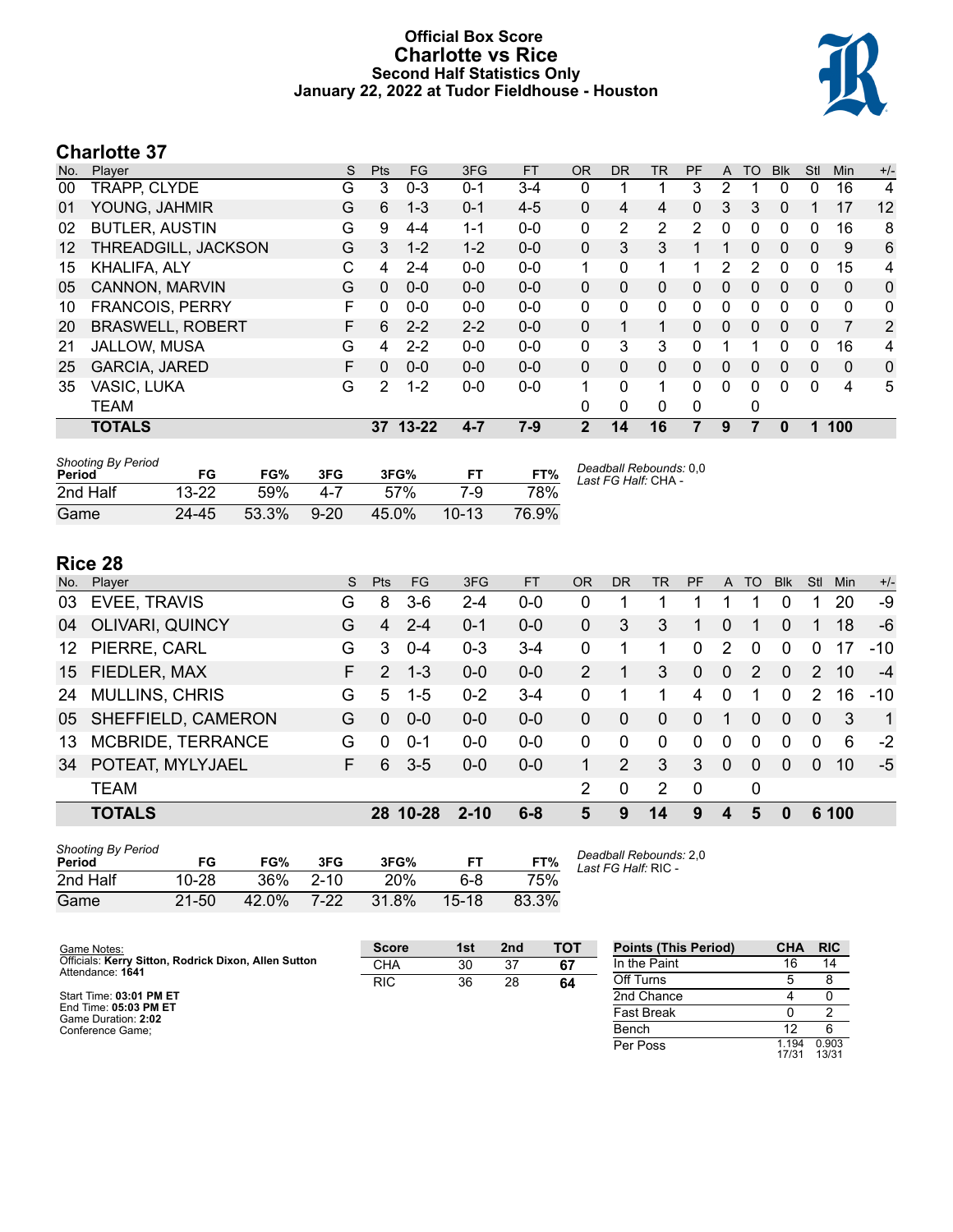#### **Official Play-By-Play Charlotte vs Rice Second Half January 22, 2022 at Tudor Fieldhouse - Houston**



### **Period 2**

<mark>Starters :</mark><br>Charlotte: 0 TRAPP,CLYDE (G); 1 YOUNG,JAHMIR (G); 2 BUTLER,AUSTIN (G); 12 THREADGILL,JACKSON (G); 15 KHALIFA,ALY (C);<br>**Rice**: 3 EVEE,TRAVIS (G); 4 OLIVARI,QUINCY (G); 12 PIERRE,CARL (G); 15 FIEDLER,MAX (F); 24

| Time           | <b>VISITORS: Charlotte</b>                                      | <b>Score</b> | <b>Margin</b>  | <b>HOME: Rice</b>                  |
|----------------|-----------------------------------------------------------------|--------------|----------------|------------------------------------|
| 20:00          |                                                                 |              |                | SUB OUT: SHEFFIELD, CAMERON        |
| 20:00          |                                                                 |              |                | SUB OUT: POTEAT, MYLYJAEL          |
| 20:00          |                                                                 |              |                | SUB IN: OLIVARI, QUINCY            |
| 20:00          |                                                                 |              |                | SUB IN: FIEDLER, MAX               |
| 20:00          | SUB OUT: CANNON, MARVIN                                         |              |                |                                    |
| 20:00          | SUB OUT: GARCIA, JARED                                          |              |                |                                    |
| 20:00          | SUB IN: THREADGILL, JACKSON                                     |              |                |                                    |
| 20:00          | SUB IN: KHALIFA, ALY                                            |              |                |                                    |
| 19:52          |                                                                 |              |                | TURNOVER (BADPASS) by FIEDLER, MAX |
| 19:52          | STEAL by YOUNG, JAHMIR                                          |              |                |                                    |
| 19:43          | GOOD! 3PTR by THREADGILL, JACKSON                               | 36-33        | H <sub>3</sub> |                                    |
| 19:43          | ASSIST by YOUNG, JAHMIR                                         |              |                |                                    |
| 19:16          |                                                                 |              |                | MISSED JUMPER by PIERRE, CARL      |
| 19:13          | REBOUND (DEF) by YOUNG, JAHMIR                                  |              |                |                                    |
| 19:07          | FOUL (OFF) by KHALIFA, ALY                                      |              |                |                                    |
| 19:07          | TURNOVER (OFFENSIVE) by KHALIFA, ALY                            |              |                |                                    |
| 18:51          |                                                                 |              |                | MISSED 3PTR by OLIVARI, QUINCY     |
| 18:47          |                                                                 |              |                | REBOUND (OFF) by FIEDLER, MAX      |
| 18:34          |                                                                 |              |                | MISSED 3PTR by MULLINS, CHRIS      |
| 18:31          | REBOUND (DEF) by TRAPP, CLYDE                                   |              |                |                                    |
| 18:22          | GOOD! 3PTR by BUTLER, AUSTIN                                    | 36-36        | T              |                                    |
| 18:22          | ASSIST by TRAPP, CLYDE                                          |              |                |                                    |
| 18:11          | FOUL (PERSONAL) by BUTLER, AUSTIN                               |              |                |                                    |
| 18:11          |                                                                 | 37-36        | H <sub>1</sub> | GOOD! FT by MULLINS, CHRIS         |
| 18:11          | SUB OUT: BUTLER, AUSTIN                                         |              |                |                                    |
| 18:11          | SUB IN: JALLOW, MUSA                                            |              |                |                                    |
| 18:11          |                                                                 |              |                | MISSED FT by MULLINS, CHRIS        |
| 18:11          | REBOUND (DEF) by JALLOW, MUSA                                   |              |                |                                    |
| 17:55          | TURNOVER (LOSTBALL) by KHALIFA, ALY                             |              |                |                                    |
| 17:55          |                                                                 |              |                | STEAL by FIEDLER, MAX              |
| 17:48          |                                                                 |              |                | MISSED LAYUP by MULLINS, CHRIS     |
| 17:45          |                                                                 |              |                | REBOUND (OFF) by FIEDLER, MAX      |
| 17:45          |                                                                 |              |                | MISSED LAYUP by FIEDLER, MAX       |
| 17:41          | REBOUND (DEF) by THREADGILL, JACKSON                            |              |                |                                    |
| 17:37          | TURNOVER (BADPASS) by TRAPP, CLYDE                              |              |                |                                    |
| 17:37          |                                                                 |              |                | STEAL by MULLINS, CHRIS            |
| 17:12          |                                                                 |              |                | MISSED 3PTR by MULLINS, CHRIS      |
| 17:12          | REBOUND (DEF) by YOUNG, JAHMIR                                  |              |                |                                    |
| 16:59          | TURNOVER (LOSTBALL) by JALLOW, MUSA                             |              |                |                                    |
| 16:59          |                                                                 |              |                | STEAL by MULLINS, CHRIS            |
| 16:50          |                                                                 | 39-36        | H <sub>3</sub> | GOOD! LAYUP by EVEE, TRAVIS        |
| 16:24          | MISSED JUMPER by KHALIFA, ALY                                   |              |                |                                    |
| 16:20          |                                                                 |              |                | REBOUND (DEF) by FIEDLER, MAX      |
| 16:05          |                                                                 |              |                | MISSED JUMPER by OLIVARI, QUINCY   |
| 16:00          | REBOUND (DEF) by THREADGILL, JACKSON                            |              |                |                                    |
| 15:50          | GOOD! LAYUP by KHALIFA, ALY                                     | 39-38        | H <sub>1</sub> |                                    |
| 15:50          | ASSIST by YOUNG, JAHMIR                                         |              |                |                                    |
| 15:35          |                                                                 |              |                | MISSED 3PTR by EVEE, TRAVIS        |
| 15:32          | REBOUND (DEF) by YOUNG, JAHMIR                                  |              |                |                                    |
| 15:26          | MISSED 3PTR by THREADGILL, JACKSON                              |              |                |                                    |
| 15:21          |                                                                 |              |                | REBOUND (DEF) by EVEE, TRAVIS      |
| 15:06          | FOUL (PERSONAL) by TRAPP, CLYDE                                 |              |                |                                    |
| 15:06          |                                                                 |              |                |                                    |
| 15:06          |                                                                 |              |                | SUB OUT: OLIVARI, QUINCY           |
| 15:06          |                                                                 |              |                | SUB OUT: FIEDLER, MAX              |
| 15:06          |                                                                 |              |                | SUB IN: MCBRIDE, TERRANCE          |
| 15:06          |                                                                 |              |                | SUB IN: POTEAT, MYLYJAEL           |
| 15:06          | SUB OUT: TRAPP, CLYDE                                           |              |                |                                    |
| 15:06          | SUB OUT: KHALIFA, ALY                                           |              |                |                                    |
| 15:06          | SUB IN: BRASWELL, ROBERT                                        |              |                |                                    |
| 15:06          | SUB IN: VASIC, LUKA                                             |              |                |                                    |
| 14:46          |                                                                 | 41-38        | $H_3$<br>T     | GOOD! LAYUP by MULLINS, CHRIS      |
| 14:24<br>14:24 | GOOD! 3PTR by BRASWELL, ROBERT<br>ASSIST by THREADGILL, JACKSON | 41-41        |                |                                    |
| 13:54          |                                                                 |              |                | MISSED JUMPER by MCBRIDE, TERRANCE |
|                |                                                                 |              |                |                                    |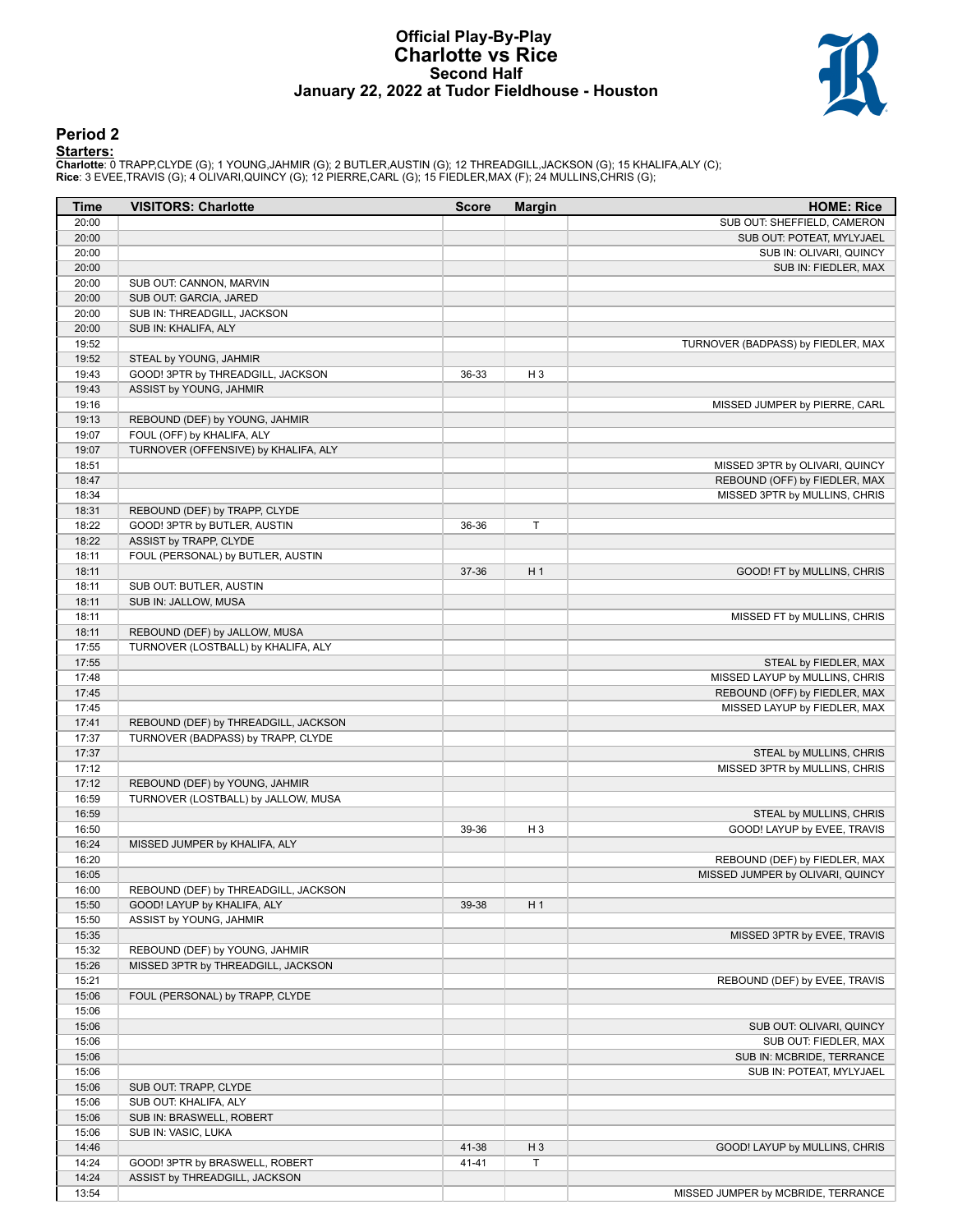| Time           | <b>VISITORS: Charlotte</b>                          | <b>Score</b> | <b>Margin</b>  | <b>HOME: Rice</b>                                                       |
|----------------|-----------------------------------------------------|--------------|----------------|-------------------------------------------------------------------------|
| 13:49          | REBOUND (DEF) by YOUNG, JAHMIR                      |              |                |                                                                         |
| 13:49          | SUB OUT: THREADGILL, JACKSON                        |              |                |                                                                         |
| 13:49<br>13:40 | SUB IN: BUTLER, AUSTIN                              |              |                |                                                                         |
| 13:32          | GOOD! 3PTR by BRASWELL, ROBERT                      | $41 - 44$    | V <sub>3</sub> | FOUL (PERSONAL) by POTEAT, MYLYJAEL                                     |
| 13:32          | ASSIST by YOUNG, JAHMIR                             |              |                |                                                                         |
| 13:03          |                                                     | 43-44        | V <sub>1</sub> | GOOD! LAYUP by POTEAT, MYLYJAEL                                         |
| 12:42          |                                                     |              |                | FOUL (PERSONAL) by EVEE, TRAVIS                                         |
| 12:42          | GOOD! FT by YOUNG, JAHMIR                           | 43-45        | V <sub>2</sub> |                                                                         |
| 12:42          |                                                     |              |                | SUB OUT: PIERRE, CARL                                                   |
| 12:42          |                                                     |              |                | SUB OUT: MULLINS, CHRIS                                                 |
| 12:42          |                                                     |              |                | SUB IN: OLIVARI, QUINCY                                                 |
| 12:42          |                                                     |              |                | SUB IN: SHEFFIELD, CAMERON                                              |
| 12:42<br>12:42 | SUB OUT: VASIC, LUKA<br>SUB IN: KHALIFA, ALY        |              |                |                                                                         |
| 12:42          | GOOD! FT by YOUNG, JAHMIR                           | 43-46        | $V_3$          |                                                                         |
| 12:22          |                                                     | 46-46        | $\mathsf{T}$   | GOOD! 3PTR by EVEE, TRAVIS                                              |
| 12:06          | GOOD! LAYUP by JALLOW, MUSA                         | 46-48        | V <sub>2</sub> |                                                                         |
| 12:06          | ASSIST by KHALIFA, ALY                              |              |                |                                                                         |
| 11:35          |                                                     |              |                | MISSED 3PTR by EVEE, TRAVIS                                             |
| 11:32          | REBOUND (DEF) by BRASWELL, ROBERT                   |              |                |                                                                         |
| 11:29          |                                                     |              |                | FOUL (PERSONAL) by OLIVARI, QUINCY                                      |
| 11:29          |                                                     |              |                |                                                                         |
| 11:29          | GOOD! FT by YOUNG, JAHMIR                           | 46-49        | $V_3$          |                                                                         |
| 11:29<br>11:29 | GOOD! FT by YOUNG, JAHMIR<br>SUB OUT: YOUNG, JAHMIR | 46-50        | V <sub>4</sub> |                                                                         |
| 11:29          | SUB IN: TRAPP, CLYDE                                |              |                |                                                                         |
| 11:05          |                                                     | 49-50        | V <sub>1</sub> | GOOD! 3PTR by EVEE, TRAVIS                                              |
| 11:05          |                                                     |              |                | ASSIST by SHEFFIELD, CAMERON                                            |
| 10:41          | MISSED 3PTR by TRAPP, CLYDE                         |              |                |                                                                         |
| 10:39          |                                                     |              |                | REBOUND (DEF) by OLIVARI, QUINCY                                        |
| 10:22          |                                                     | 51-50        | H <sub>1</sub> | GOOD! JUMPER by OLIVARI, QUINCY                                         |
| 09:53          | GOOD! LAYUP by BUTLER, AUSTIN [PNT]                 | 51-52        | V <sub>1</sub> |                                                                         |
| 09:53          | ASSIST by JALLOW, MUSA                              |              |                |                                                                         |
| 09:34          |                                                     |              |                | TURNOVER (OUTOFBOUNDS) by OLIVARI, QUINCY                               |
| 09:34<br>09:34 |                                                     |              |                | SUB OUT: SHEFFIELD, CAMERON<br>SUB OUT: MCBRIDE, TERRANCE               |
| 09:34          |                                                     |              |                | SUB OUT: POTEAT, MYLYJAEL                                               |
| 09:34          |                                                     |              |                | SUB IN: PIERRE, CARL                                                    |
| 09:34          |                                                     |              |                | SUB IN: FIEDLER, MAX                                                    |
| 09:34          |                                                     |              |                | SUB IN: MULLINS, CHRIS                                                  |
| 09:34          | SUB OUT: JALLOW, MUSA                               |              |                |                                                                         |
| 09:34          | SUB IN: THREADGILL, JACKSON                         |              |                |                                                                         |
| 09:10          |                                                     |              |                | FOUL (PERSONAL) by MULLINS, CHRIS                                       |
| 08:56          | MISSED JUMPER by KHALIFA, ALY                       |              |                |                                                                         |
| 08:53<br>08:48 |                                                     |              |                | REBOUND (DEF) by OLIVARI, QUINCY<br>TURNOVER (LOSTBALL) by EVEE, TRAVIS |
| 08:48          | SUB OUT: BRASWELL, ROBERT                           |              |                |                                                                         |
| 08:48          | SUB IN: YOUNG, JAHMIR                               |              |                |                                                                         |
| 08:33          | GOOD! JUMPER by YOUNG, JAHMIR                       | 51-54        | $V_3$          |                                                                         |
| 08:18          |                                                     |              |                | MISSED 3PTR by PIERRE, CARL                                             |
| 08:14          | REBOUND (DEF) by THREADGILL, JACKSON                |              |                |                                                                         |
| 08:08          | TURNOVER (LOSTBALL) by YOUNG, JAHMIR                |              |                |                                                                         |
| 08:08          |                                                     |              |                | STEAL by FIEDLER, MAX                                                   |
| 07:49          | FOUL (PERSONAL) by THREADGILL, JACKSON              |              |                |                                                                         |
| 07:49<br>07:49 |                                                     | 52-54        | V <sub>2</sub> | GOOD! FT by MULLINS, CHRIS                                              |
| 07:49          |                                                     | 53-54        | V <sub>1</sub> | GOOD! FT by MULLINS, CHRIS                                              |
| 07:30          | MISSED 3PTR by YOUNG, JAHMIR                        |              |                |                                                                         |
| 07:28          |                                                     |              |                | REBOUND (DEF) by OLIVARI, QUINCY                                        |
| 07:11          | FOUL (PERSONAL) by TRAPP, CLYDE                     |              |                |                                                                         |
| 07:11          |                                                     |              |                | MISSED FT by PIERRE, CARL                                               |
| 07:11          |                                                     |              |                | REBOUND (OFF) by TEAM                                                   |
| 07:11          | SUB OUT: THREADGILL, JACKSON                        |              |                |                                                                         |
| 07:11          | SUB IN: JALLOW, MUSA                                |              |                |                                                                         |
| 07:11          |                                                     | 54-54        | $\mathsf T$    | GOOD! FT by PIERRE, CARL                                                |
| 06:54<br>06:54 | TURNOVER (BADPASS) by YOUNG, JAHMIR                 |              |                | STEAL by OLIVARI, QUINCY                                                |
| 06:43          |                                                     | 56-54        | H <sub>2</sub> | GOOD! JUMPER by OLIVARI, QUINCY [PNT]                                   |
| 06:16          | GOOD! JUMPER by KHALIFA, ALY [PNT]                  | 56-56        | T              |                                                                         |
| 05:56          |                                                     |              |                | TURNOVER (LOSTBALL) by FIEDLER, MAX                                     |
| 05:38          | TURNOVER (BADPASS) by YOUNG, JAHMIR                 |              |                |                                                                         |
| 05:38          |                                                     |              |                | STEAL by EVEE, TRAVIS                                                   |
| 05:33          |                                                     | 58-56        | H <sub>2</sub> | GOOD! LAYUP by FIEDLER, MAX [FB]                                        |
| 05:33          |                                                     |              |                | ASSIST by PIERRE, CARL                                                  |
| 05:10          | MISSED LAYUP by TRAPP, CLYDE                        |              |                |                                                                         |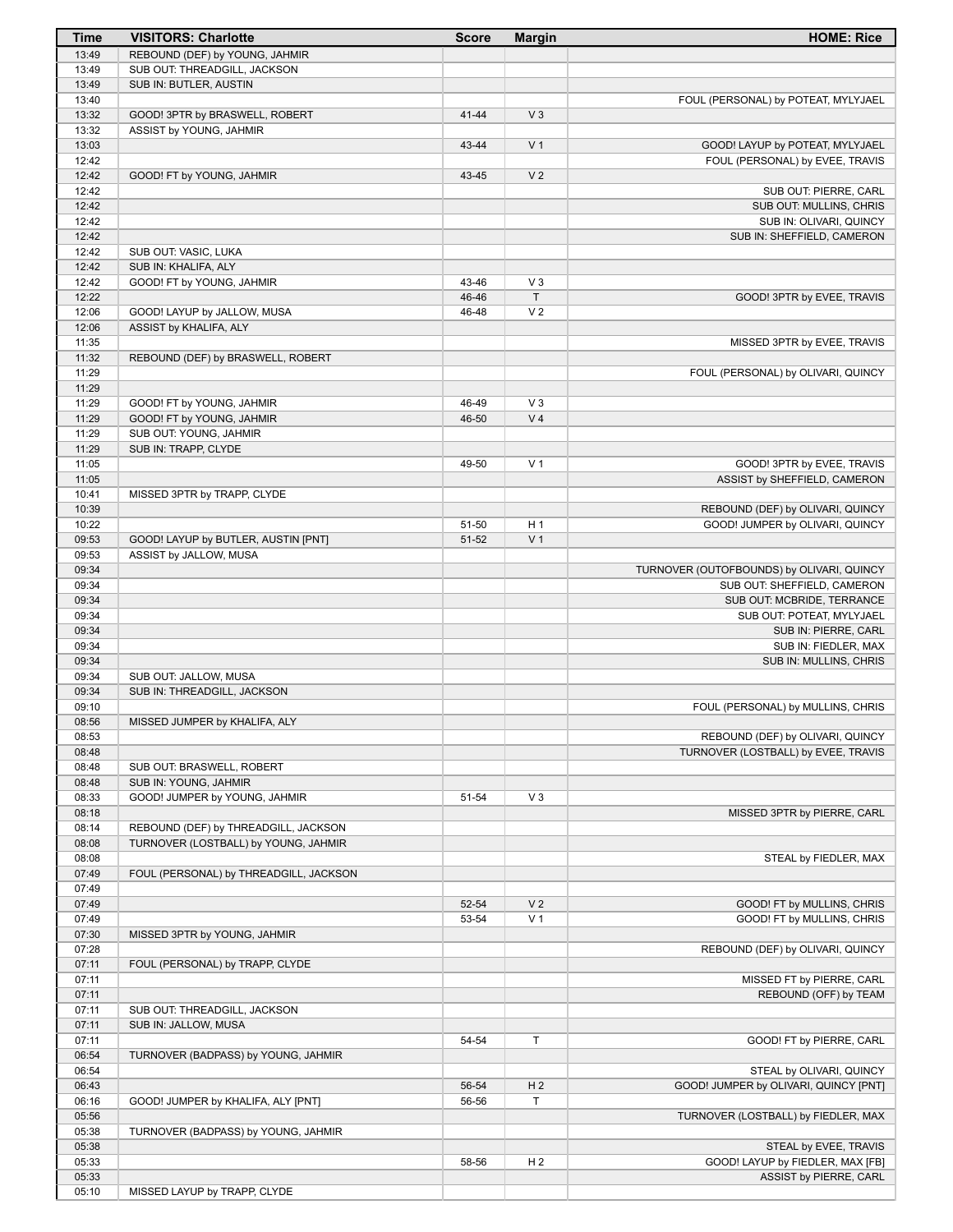| Time  | <b>VISITORS: Charlotte</b>                                 | <b>Score</b> | <b>Margin</b>  | <b>HOME: Rice</b>                      |
|-------|------------------------------------------------------------|--------------|----------------|----------------------------------------|
| 05:06 | REBOUND (OFF) by KHALIFA, ALY                              |              |                |                                        |
| 05:05 | GOOD! LAYUP by JALLOW, MUSA [PNT]                          | 58-58        | T              |                                        |
| 05:05 | ASSIST by KHALIFA, ALY                                     |              |                |                                        |
| 05:05 | SUB OUT: KHALIFA, ALY                                      |              |                |                                        |
| 05:05 | SUB IN: VASIC, LUKA                                        |              |                |                                        |
| 04:50 |                                                            |              |                | MISSED LAYUP by FIEDLER, MAX           |
| 04:46 | REBOUND (DEF) by JALLOW, MUSA                              |              |                |                                        |
| 04:21 | MISSED JUMPER by VASIC, LUKA                               |              |                |                                        |
| 04:18 |                                                            |              |                | REBOUND (DEF) by MULLINS, CHRIS        |
| 04:12 | FOUL (PERSONAL) by BUTLER, AUSTIN                          |              |                |                                        |
| 04:12 |                                                            |              |                | SUB OUT: FIEDLER, MAX                  |
| 04:12 |                                                            |              |                | SUB IN: POTEAT, MYLYJAEL               |
| 04:07 |                                                            |              |                | MISSED JUMPER by POTEAT, MYLYJAEL      |
| 04:03 | REBOUND (DEF) by BUTLER, AUSTIN                            |              |                |                                        |
| 03:47 | MISSED JUMPER by TRAPP, CLYDE                              |              |                |                                        |
| 03:40 |                                                            |              |                |                                        |
| 03:40 | REBOUND (OFF) by VASIC, LUKA<br>GOOD! LAYUP by VASIC, LUKA | 58-60        | V <sub>2</sub> |                                        |
| 03:16 |                                                            |              |                |                                        |
|       |                                                            |              |                | MISSED LAYUP by MULLINS, CHRIS         |
| 03:14 |                                                            |              |                | REBOUND (OFF) by TEAM                  |
| 03:14 |                                                            |              |                |                                        |
| 03:14 | SUB OUT: VASIC, LUKA                                       |              |                |                                        |
| 03:14 | SUB IN: KHALIFA, ALY                                       |              |                |                                        |
| 03:09 |                                                            |              |                | MISSED JUMPER by POTEAT, MYLYJAEL      |
| 03:06 | REBOUND (DEF) by BUTLER, AUSTIN                            |              |                |                                        |
| 02:47 | GOOD! LAYUP by BUTLER, AUSTIN                              | 58-62        | V <sub>4</sub> |                                        |
| 02:47 | ASSIST by TRAPP, CLYDE                                     |              |                |                                        |
| 02:31 | FOUL (PERSONAL) by TRAPP, CLYDE                            |              |                |                                        |
| 02:31 |                                                            | 59-62        | $V_3$          | GOOD! FT by PIERRE, CARL               |
| 02:31 |                                                            | 60-62        | V <sub>2</sub> | GOOD! FT by PIERRE, CARL               |
| 02:17 | MISSED LAYUP by YOUNG, JAHMIR                              |              |                |                                        |
| 02:15 |                                                            |              |                | REBOUND (DEF) by POTEAT, MYLYJAEL      |
| 01:52 |                                                            | 62-62        | $\mathsf{T}$   | GOOD! LAYUP by POTEAT, MYLYJAEL        |
| 01:52 |                                                            |              |                | ASSIST by EVEE, TRAVIS                 |
| 01:23 | GOOD! LAYUP by BUTLER, AUSTIN [PNT]                        | 62-64        | V <sub>2</sub> |                                        |
| 01:13 |                                                            |              |                | TIMEOUT 30SEC                          |
| 01:13 |                                                            |              |                |                                        |
| 01:03 |                                                            |              |                | MISSED LAYUP by EVEE, TRAVIS           |
| 01:00 | REBOUND (DEF) by JALLOW, MUSA                              |              |                |                                        |
| 00:56 |                                                            |              |                | FOUL (PERSONAL) by POTEAT, MYLYJAEL    |
| 00:41 |                                                            |              |                | FOUL (PERSONAL) by MULLINS, CHRIS      |
| 00:41 | GOOD! FT by TRAPP, CLYDE                                   | 62-65        | $V_3$          |                                        |
| 00:41 |                                                            |              |                | <b>TIMEOUT TEAM</b>                    |
| 00:41 | MISSED FT by TRAPP, CLYDE                                  |              |                |                                        |
| 00:41 |                                                            |              |                | REBOUND (DEF) by POTEAT, MYLYJAEL      |
| 00:32 |                                                            |              |                | FOUL (OFF) by MULLINS, CHRIS           |
| 00:32 |                                                            |              |                | TURNOVER (OFFENSIVE) by MULLINS, CHRIS |
| 00:32 | SUB OUT: KHALIFA, ALY                                      |              |                |                                        |
| 00:32 | SUB IN: BRASWELL, ROBERT                                   |              |                |                                        |
| 00:32 | TIMEOUT 30SEC                                              |              |                |                                        |
| 00:30 |                                                            |              |                | FOUL (PERSONAL) by MULLINS, CHRIS      |
| 00:30 |                                                            |              |                | SUB OUT: MULLINS, CHRIS                |
| 00:30 |                                                            |              |                | SUB IN: MCBRIDE, TERRANCE              |
| 00:30 | SUB OUT: BRASWELL, ROBERT                                  |              |                |                                        |
| 00:30 | SUB IN: KHALIFA, ALY                                       |              |                |                                        |
| 00:30 | MISSED FT by YOUNG, JAHMIR                                 |              |                |                                        |
| 00:30 |                                                            |              |                | REBOUND (DEF) by PIERRE, CARL          |
| 00:18 |                                                            | 64-65        | V <sub>1</sub> | GOOD! DUNK by POTEAT, MYLYJAEL         |
| 00:18 |                                                            |              |                |                                        |
|       |                                                            |              |                | ASSIST by PIERRE, CARL                 |
| 00:18 |                                                            |              |                | TIMEOUT 30SEC                          |
| 00:18 | SUB OUT: KHALIFA, ALY                                      |              |                |                                        |
| 00:18 | SUB IN: BRASWELL, ROBERT                                   |              |                |                                        |
| 00:16 |                                                            |              |                | FOUL (PERSONAL) by POTEAT, MYLYJAEL    |
| 00:16 | SUB OUT: BRASWELL, ROBERT                                  |              |                |                                        |
| 00:16 | SUB IN: KHALIFA, ALY                                       |              |                |                                        |
| 00:16 | GOOD! FT by TRAPP, CLYDE                                   | 64-66        | V <sub>2</sub> |                                        |
| 00:16 | GOOD! FT by TRAPP, CLYDE                                   | 64-67        | $V_3$          |                                        |
| 00:16 | SUB OUT: KHALIFA, ALY                                      |              |                |                                        |
| 00:16 | SUB IN: BRASWELL, ROBERT                                   |              |                |                                        |
| 00:06 |                                                            |              |                | MISSED 3PTR by PIERRE, CARL            |
| 00:03 |                                                            |              |                | REBOUND (OFF) by POTEAT, MYLYJAEL      |
| 00:01 |                                                            |              |                | MISSED 3PTR by PIERRE, CARL            |
| 00:01 |                                                            |              |                | REBOUND (OFF) by TEAM                  |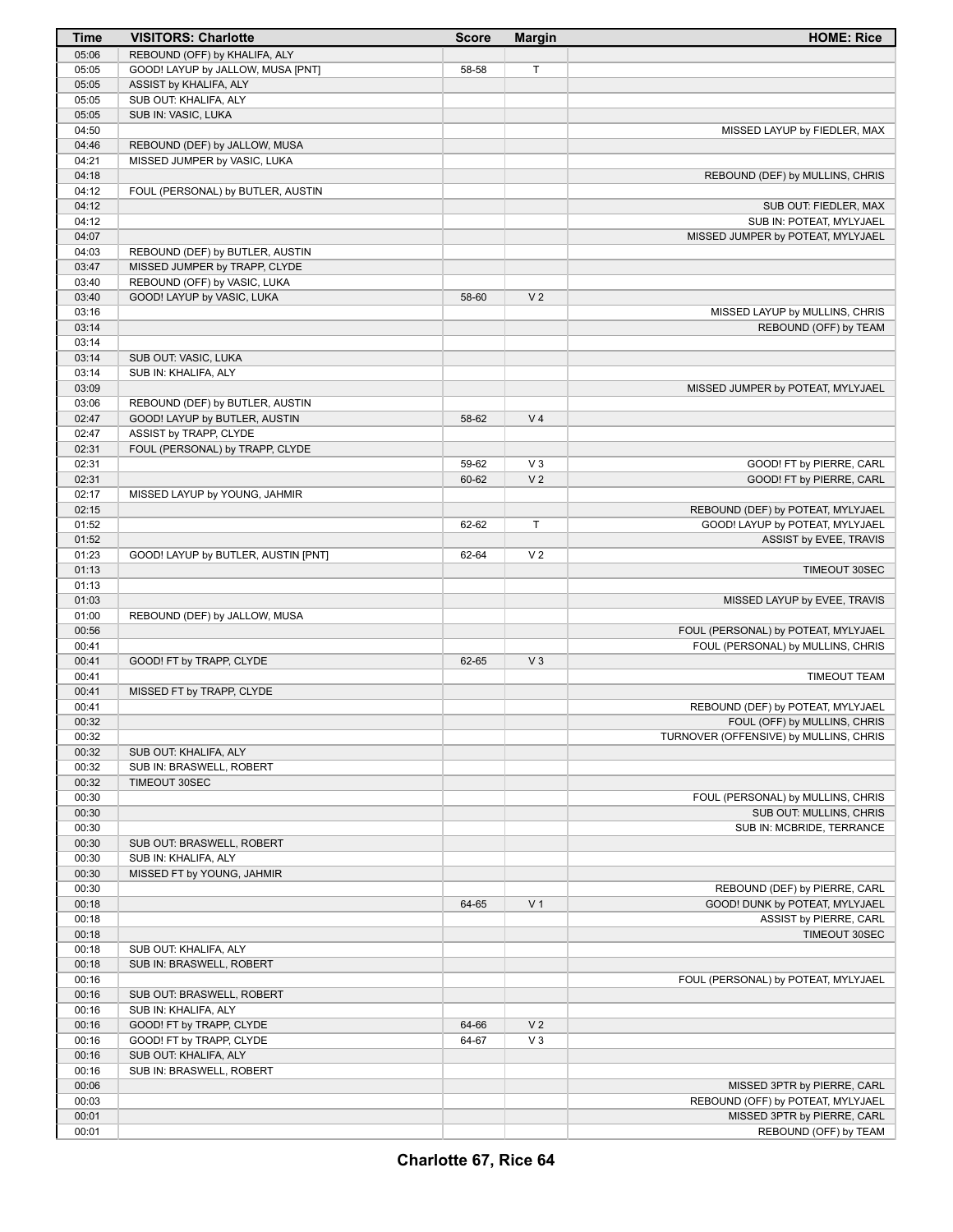| <b>Points (This Period)</b> | <b>CHA</b>     | <b>RIC</b>     |
|-----------------------------|----------------|----------------|
| In the Paint                | 16             | 14             |
| Off Turns                   | 5              |                |
| 2nd Chance                  |                |                |
| <b>Fast Break</b>           | 0              |                |
| Bench                       | 12             |                |
| Per Poss                    | 1.194<br>17/31 | 0.903<br>13/31 |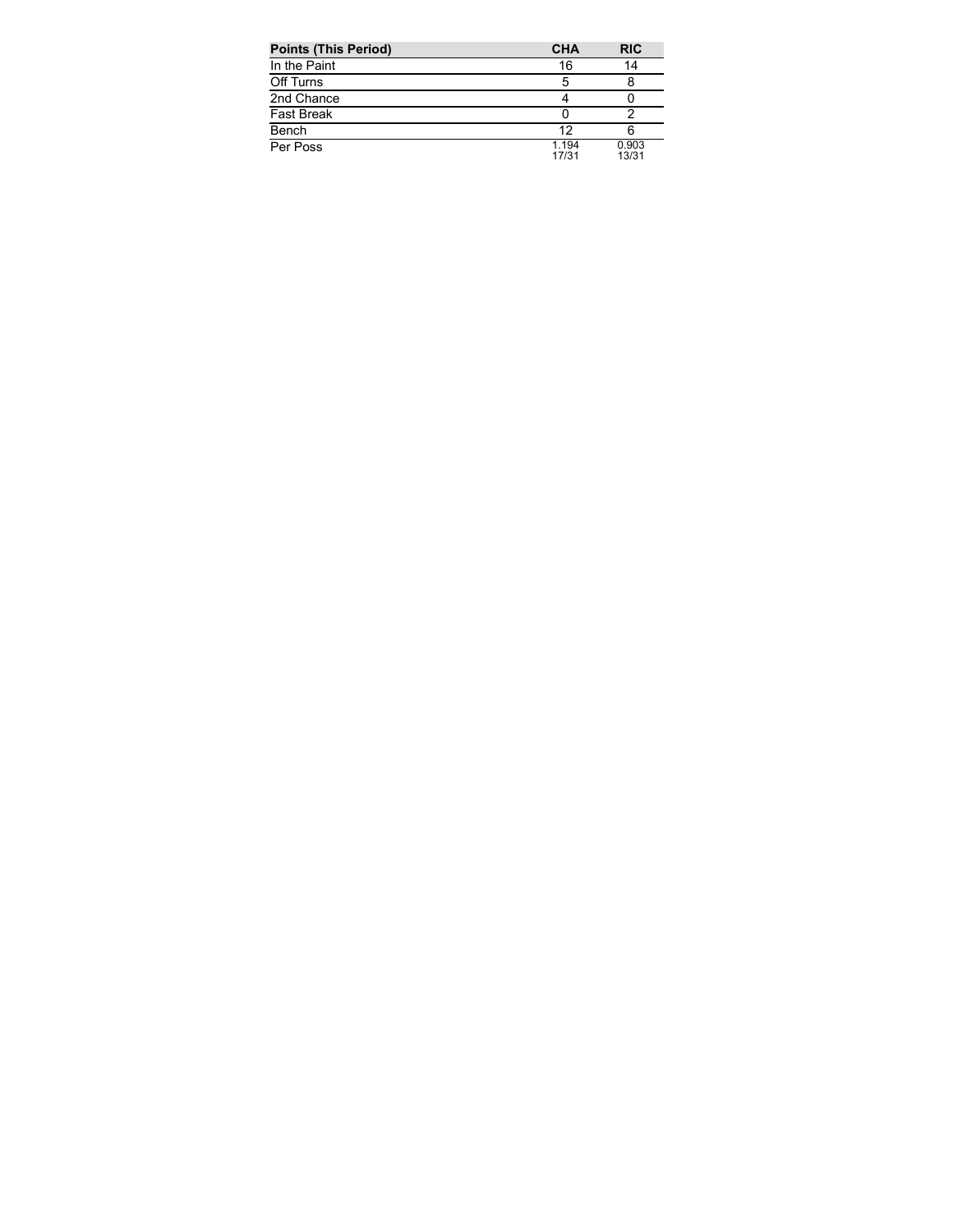#### **Official Scoring/Possession Reference Chart Charlotte vs Rice Period 1 January 22, 2022 at Tudor Fieldhouse - Houston**



### **Period 1**

<mark>Starters :</mark><br>Charlotte: 0 TRAPP,CLYDE (G); 1 YOUNG,JAHMIR (G); 2 BUTLER,AUSTIN (G); 12 THREADGILL,JACKSON (G); 15 KHALIFA,ALY (C);<br>**Rice**: 3 EVEE,TRAVIS (G); 4 OLIVARI,QUINCY (G); 12 PIERRE,CARL (G); 15 FIEDLER,MAX (F); 24

| Time  | <b>VISITORS: Charlotte</b>           | <b>Score</b> | <b>Margin</b>  | <b>HOME: Rice</b>                 |
|-------|--------------------------------------|--------------|----------------|-----------------------------------|
| 19:47 | GOOD! LAYUP by TRAPP, CLYDE          | $0 - 2$      | V <sub>2</sub> |                                   |
| 18:21 | GOOD! LAYUP by THREADGILL, JACKSON   | 0-4          | V <sub>4</sub> |                                   |
| 17:21 |                                      | $1 - 4$      | $V_3$          | GOOD! FT by EVEE, TRAVIS          |
| 17:21 |                                      | 2-4          | V <sub>2</sub> | GOOD! FT by EVEE, TRAVIS          |
| 16:52 |                                      | 4-4          | T              | GOOD! LAYUP by FIEDLER, MAX [FB]  |
| 16:32 | GOOD! LAYUP by YOUNG, JAHMIR         | 4-6          | V <sub>2</sub> |                                   |
| 15:39 | GOOD! JUMPER by YOUNG, JAHMIR [PNT]  | 4-8          | V <sub>4</sub> |                                   |
| 14:16 |                                      | 7-8          | V <sub>1</sub> | GOOD! 3PTR by SHEFFIELD, CAMERON  |
| 13:31 |                                      | $9-8$        | H <sub>1</sub> | GOOD! JUMPER by MCBRIDE, TERRANCE |
| 12:12 | GOOD! 3PTR by THREADGILL, JACKSON    | $9 - 11$     | V <sub>2</sub> |                                   |
| 12:00 |                                      | $10 - 11$    | V <sub>1</sub> | GOOD! FT by POTEAT, MYLYJAEL      |
| 10:58 |                                      | $12 - 11$    | H <sub>1</sub> | GOOD! DUNK by POTEAT, MYLYJAEL    |
| 10:21 |                                      | $15 - 11$    | H4             | GOOD! 3PTR by EVEE, TRAVIS        |
| 09:45 | GOOD! 3PTR by THREADGILL, JACKSON    | $15 - 14$    | H <sub>1</sub> |                                   |
| 09:26 |                                      | $17 - 14$    | $H_3$          | GOOD! LAYUP by FIEDLER, MAX       |
| 08:52 |                                      | $20 - 14$    | H <sub>6</sub> | GOOD! 3PTR by PIERRE, CARL        |
| 08:27 | GOOD! JUMPER by TRAPP, CLYDE         | $20 - 16$    | H4             |                                   |
| 07:48 | GOOD! 3PTR by TRAPP, CLYDE           | 20-19        | H <sub>1</sub> |                                   |
| 07:48 | GOOD! FT by TRAPP, CLYDE             | 20-20        | $\top$         |                                   |
| 06:57 |                                      | 23-20        | $H_3$          | GOOD! 3PTR by PIERRE, CARL        |
| 06:37 | GOOD! 3PTR by THREADGILL, JACKSON    | 23-23        | T              |                                   |
| 06:25 |                                      | 24-23        | H <sub>1</sub> | GOOD! FT by FIEDLER, MAX          |
| 06:25 |                                      | 25-23        | H <sub>2</sub> | GOOD! FT by FIEDLER, MAX          |
| 06:08 | GOOD! JUMPER by BUTLER, AUSTIN [PNT] | 25-25        | T              |                                   |
| 05:41 |                                      | 26-25        | H <sub>1</sub> | GOOD! FT by MULLINS, CHRIS        |
| 05:41 |                                      | 27-25        | H <sub>2</sub> | GOOD! FT by MULLINS, CHRIS        |
| 04:46 | GOOD! 3PTR by BUTLER, AUSTIN         | 27-28        | V <sub>1</sub> |                                   |
| 03:55 |                                      | 30-28        | H <sub>2</sub> | GOOD! 3PTR by PIERRE, CARL        |
| 03:13 |                                      | $31 - 28$    | H <sub>3</sub> | GOOD! FT by POTEAT, MYLYJAEL      |
| 03:13 |                                      | 32-28        | H 4            | GOOD! FT by POTEAT, MYLYJAEL      |
| 02:37 | GOOD! FT by FRANCOIS, PERRY          | 32-29        | H <sub>3</sub> |                                   |
| 02:37 | GOOD! FT by FRANCOIS, PERRY          | 32-30        | H <sub>2</sub> |                                   |
| 01:44 |                                      | 34-30        | H 4            | GOOD! LAYUP by POTEAT, MYLYJAEL   |
| 01:06 |                                      | 36-30        | H <sub>6</sub> | GOOD! LAYUP by POTEAT, MYLYJAEL   |

**Charlotte 30, Rice 36**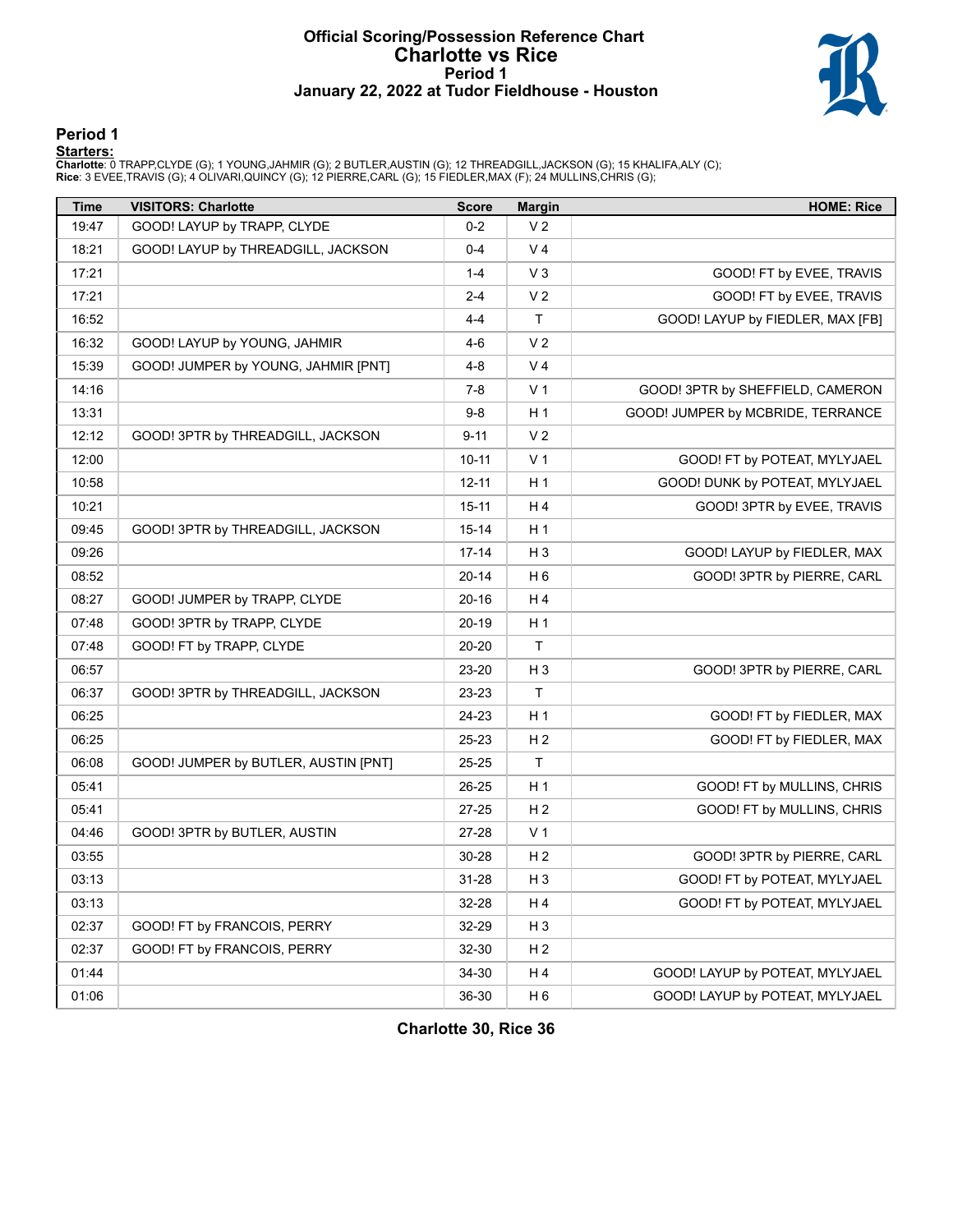#### **Official Scoring/Possession Reference Chart Charlotte vs Rice Period 2 January 22, 2022 at Tudor Fieldhouse - Houston**



### **Period 2**

<mark>Starters :</mark><br>Charlotte: 0 TRAPP,CLYDE (G); 1 YOUNG,JAHMIR (G); 2 BUTLER,AUSTIN (G); 12 THREADGILL,JACKSON (G); 15 KHALIFA,ALY (C);<br>**Rice**: 3 EVEE,TRAVIS (G); 4 OLIVARI,QUINCY (G); 12 PIERRE,CARL (G); 15 FIEDLER,MAX (F); 24

| Time  | <b>VISITORS: Charlotte</b>          | <b>Score</b> | <b>Margin</b>  | <b>HOME: Rice</b>                     |
|-------|-------------------------------------|--------------|----------------|---------------------------------------|
| 19:43 | GOOD! 3PTR by THREADGILL, JACKSON   | 36-33        | H <sub>3</sub> |                                       |
| 18:22 | GOOD! 3PTR by BUTLER, AUSTIN        | 36-36        | T.             |                                       |
| 18:11 |                                     | 37-36        | H <sub>1</sub> | GOOD! FT by MULLINS, CHRIS            |
| 16:50 |                                     | 39-36        | $H_3$          | GOOD! LAYUP by EVEE, TRAVIS           |
| 15:50 | GOOD! LAYUP by KHALIFA, ALY         | 39-38        | H <sub>1</sub> |                                       |
| 14:46 |                                     | 41-38        | H <sub>3</sub> | GOOD! LAYUP by MULLINS, CHRIS         |
| 14:24 | GOOD! 3PTR by BRASWELL, ROBERT      | 41-41        | $\mathsf T$    |                                       |
| 13:32 | GOOD! 3PTR by BRASWELL, ROBERT      | 41-44        | $V_3$          |                                       |
| 13:03 |                                     | 43-44        | V <sub>1</sub> | GOOD! LAYUP by POTEAT, MYLYJAEL       |
| 12:42 | GOOD! FT by YOUNG, JAHMIR           | 43-45        | V <sub>2</sub> |                                       |
| 12:42 | GOOD! FT by YOUNG, JAHMIR           | 43-46        | $V_3$          |                                       |
| 12:22 |                                     | 46-46        | T              | GOOD! 3PTR by EVEE, TRAVIS            |
| 12:06 | GOOD! LAYUP by JALLOW, MUSA         | 46-48        | V <sub>2</sub> |                                       |
| 11:29 | GOOD! FT by YOUNG, JAHMIR           | 46-49        | $V_3$          |                                       |
| 11:29 | GOOD! FT by YOUNG, JAHMIR           | 46-50        | V <sub>4</sub> |                                       |
| 11:05 |                                     | 49-50        | V <sub>1</sub> | GOOD! 3PTR by EVEE, TRAVIS            |
| 10:22 |                                     | 51-50        | H <sub>1</sub> | GOOD! JUMPER by OLIVARI, QUINCY       |
| 09:53 | GOOD! LAYUP by BUTLER, AUSTIN [PNT] | 51-52        | V <sub>1</sub> |                                       |
| 08:33 | GOOD! JUMPER by YOUNG, JAHMIR       | 51-54        | $V_3$          |                                       |
| 07:49 |                                     | 52-54        | V <sub>2</sub> | GOOD! FT by MULLINS, CHRIS            |
| 07:49 |                                     | 53-54        | V <sub>1</sub> | GOOD! FT by MULLINS, CHRIS            |
| 07:11 |                                     | 54-54        | T              | GOOD! FT by PIERRE, CARL              |
| 06:43 |                                     | 56-54        | H <sub>2</sub> | GOOD! JUMPER by OLIVARI, QUINCY [PNT] |
| 06:16 | GOOD! JUMPER by KHALIFA, ALY [PNT]  | 56-56        | T              |                                       |
| 05:33 |                                     | 58-56        | H <sub>2</sub> | GOOD! LAYUP by FIEDLER, MAX [FB]      |
| 05:05 | GOOD! LAYUP by JALLOW, MUSA [PNT]   | 58-58        | T              |                                       |
| 03:40 | GOOD! LAYUP by VASIC, LUKA          | 58-60        | V <sub>2</sub> |                                       |
| 02:47 | GOOD! LAYUP by BUTLER, AUSTIN       | 58-62        | V <sub>4</sub> |                                       |
| 02:31 |                                     | 59-62        | $V_3$          | GOOD! FT by PIERRE, CARL              |
| 02:31 |                                     | 60-62        | V <sub>2</sub> | GOOD! FT by PIERRE, CARL              |
| 01:52 |                                     | 62-62        | T.             | GOOD! LAYUP by POTEAT, MYLYJAEL       |
| 01:23 | GOOD! LAYUP by BUTLER, AUSTIN [PNT] | 62-64        | V <sub>2</sub> |                                       |
| 00:41 | GOOD! FT by TRAPP, CLYDE            | 62-65        | $V_3$          |                                       |
| 00:18 |                                     | 64-65        | V <sub>1</sub> | GOOD! DUNK by POTEAT, MYLYJAEL        |
| 00:16 | GOOD! FT by TRAPP, CLYDE            | 64-66        | V <sub>2</sub> |                                       |
| 00:16 | GOOD! FT by TRAPP, CLYDE            | 64-67        | $V_3$          |                                       |

**Charlotte 67, Rice 64**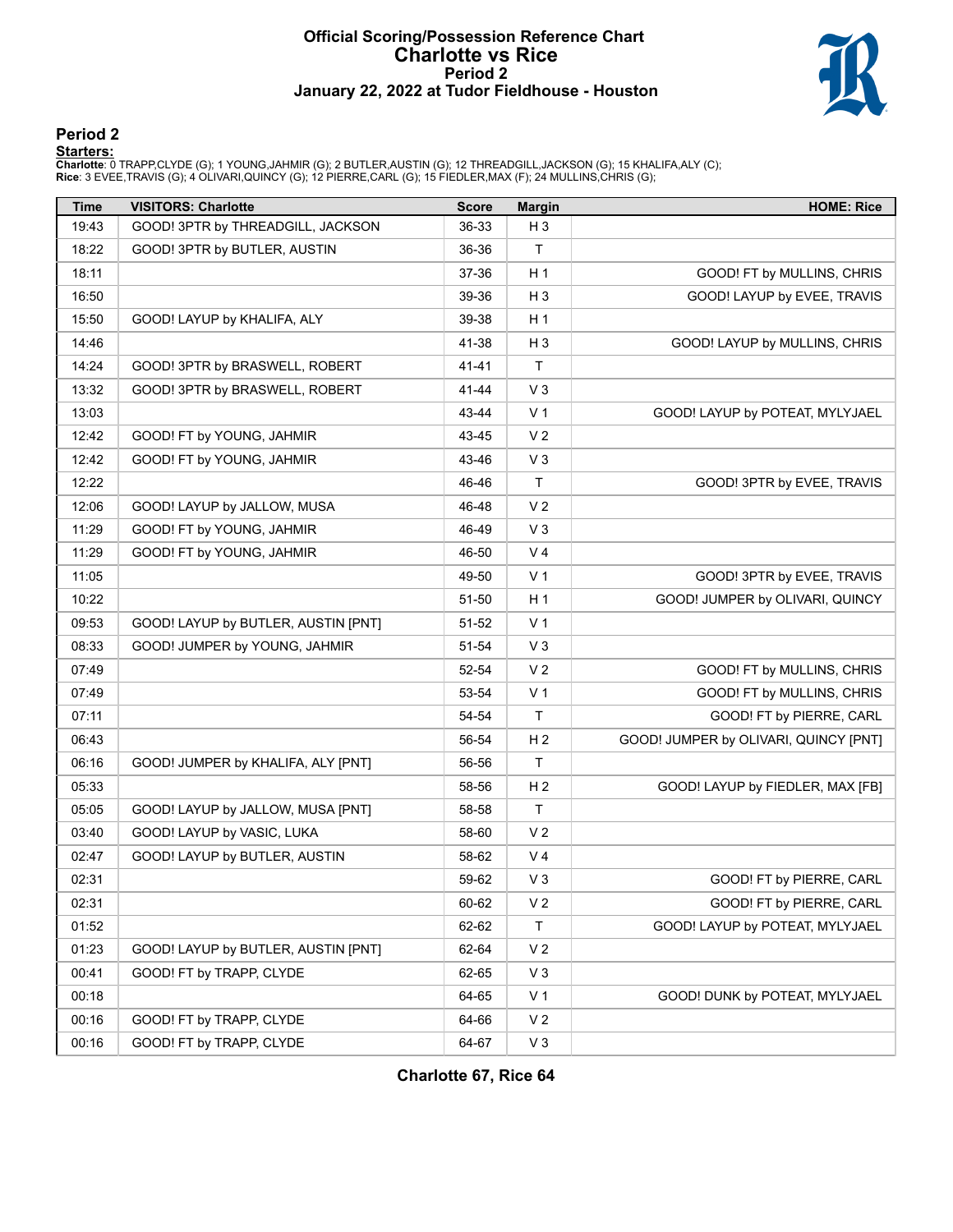#### **Official Substitutions Log Charlotte vs Rice Period 1 January 22, 2022 at Tudor Fieldhouse - Houston**



| <b>VISITORS: Charlotte</b>      | Time  | <b>Score</b> | <b>HOME: Rice</b>           |
|---------------------------------|-------|--------------|-----------------------------|
| 0 TRAPP,CLYDE                   |       |              | 3 EVEE, TRAVIS              |
| 1 YOUNG, JAHMIR                 |       |              | 4 OLIVARI, QUINCY           |
| 2 BUTLER, AUSTIN                |       |              | 12 PIERRE, CARL             |
| 12 THREADGILL, JACKSON          |       |              | 15 FIEDLER, MAX             |
| 15 KHALIFA, ALY                 |       |              | 24 MULLINS, CHRIS           |
| SUB OUT: 15 KHALIFA, ALY        | 17:21 | $4 - 1$      |                             |
| SUB IN: 35 VASIC, LUKA          | 17:21 |              |                             |
|                                 | 16:07 | $6 - 4$      | SUB OUT: FIEDLER, MAX       |
|                                 | 16:07 |              | SUB IN: POTEAT, MYLYJAEL    |
| SUB OUT: 12 THREADGILL, JACKSON | 16:07 |              |                             |
| SUB IN: 20 BRASWELL, ROBERT     | 16:07 |              |                             |
|                                 | 14:49 | $8 - 4$      | SUB OUT: OLIVARI, QUINCY    |
|                                 | 14:49 |              | SUB OUT: MULLINS, CHRIS     |
|                                 | 14:49 |              | SUB IN: SHEFFIELD, CAMERON  |
|                                 | 14:49 |              | SUB IN: MCBRIDE, TERRANCE   |
| SUB OUT: 0 TRAPP,CLYDE          | 14:49 |              |                             |
| SUB IN: 12 THREADGILL, JACKSON  | 14:49 |              |                             |
| SUB OUT: 2 BUTLER, AUSTIN       | 13:55 | $8 - 7$      |                             |
| SUB OUT: 35 VASIC, LUKA         | 13:55 |              |                             |
| SUB IN: 15 KHALIFA, ALY         | 13:55 |              |                             |
| SUB IN: 21 JALLOW, MUSA         | 13:55 |              |                             |
| SUB OUT: 1 YOUNG, JAHMIR        | 13:55 |              |                             |
| SUB IN: 0 TRAPP,CLYDE           | 13:55 |              |                             |
| SUB OUT: 15 KHALIFA, ALY        | 13:16 | $8-9$        |                             |
| SUB IN: 25 GARCIA, JARED        | 13:16 |              |                             |
|                                 | 12:56 | $8-9$        | SUB OUT: EVEE, TRAVIS       |
|                                 | 12:56 |              | SUB OUT: PIERRE, CARL       |
|                                 | 12:56 |              | SUB IN: OLIVARI, QUINCY     |
|                                 | 12:56 |              | SUB IN: MULLINS, CHRIS      |
| SUB OUT: 20 BRASWELL, ROBERT    | 12:00 | $11-9$       |                             |
| SUB IN: 2 BUTLER, AUSTIN        | 12:00 |              |                             |
|                                 | 10:37 | $11 - 12$    | SUB OUT: SHEFFIELD, CAMERON |
|                                 | 10:37 |              | SUB OUT: MCBRIDE, TERRANCE  |
|                                 | 10:37 |              | SUB OUT: POTEAT, MYLYJAEL   |
|                                 | 10:37 |              | SUB IN: EVEE, TRAVIS        |
|                                 | 10:37 |              | SUB IN: PIERRE, CARL        |
|                                 |       |              |                             |
|                                 | 10:37 |              | SUB IN: FIEDLER, MAX        |
| SUB OUT: 21 JALLOW, MUSA        | 10:37 |              |                             |
| SUB OUT: 25 GARCIA, JARED       | 10:37 |              |                             |
| SUB IN: 1 YOUNG, JAHMIR         | 10:37 |              |                             |
| SUB IN: 35 VASIC, LUKA          | 10:37 |              |                             |
|                                 | 07:48 | 19-20        | SUB OUT: OLIVARI, QUINCY    |
|                                 | 07:48 |              | SUB IN: MCBRIDE, TERRANCE   |
| SUB OUT: 35 VASIC.LUKA          | 06:25 | 23-23        |                             |
| SUB IN: 25 GARCIA, JARED        | 06:25 |              |                             |
| SUB OUT: 25 GARCIA, JARED       | 05:41 | 25-25        |                             |
| SUB IN: 10 FRANCOIS.PERRY       | 05:41 |              |                             |
|                                 | 04:28 | 28-27        | SUB OUT: MCBRIDE, TERRANCE  |
|                                 | 04:28 |              | SUB OUT: FIEDLER, MAX       |
|                                 | 04:28 |              | SUB IN: SHEFFIELD, CAMERON  |
|                                 | 04:28 |              | SUB IN: POTEAT, MYLYJAEL    |
| SUB OUT: 0 TRAPP,CLYDE          | 04:21 | 28-27        |                             |
| SUB IN: 20 BRASWELL, ROBERT     | 04:21 |              |                             |
| SUB OUT: 12 THREADGILL, JACKSON | 03:05 | 28-32        |                             |
| SUB IN: 0 TRAPP, CLYDE          | 03:05 |              |                             |
| SUB OUT: 10 FRANCOIS, PERRY     | 00:31 | 30-36        |                             |
| SUB OUT: 20 BRASWELL, ROBERT    | 00:31 |              |                             |
| SUB IN: 5 CANNON, MARVIN        | 00:31 |              |                             |
| SUB IN: 25 GARCIA, JARED        | 00:31 |              |                             |

**Charlotte 30, Rice 36**